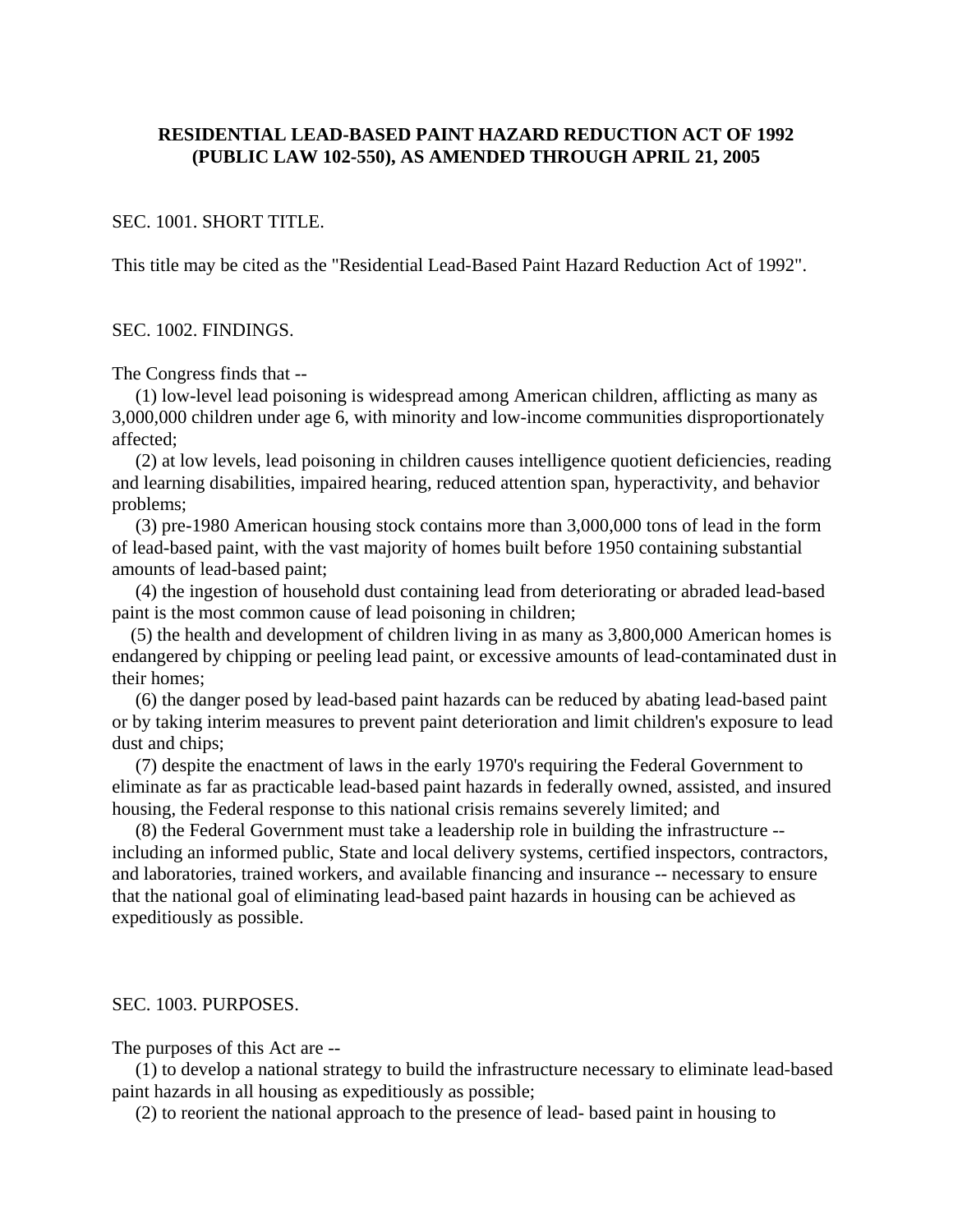implement, on a priority basis, a broad program to evaluate and reduce lead-based paint hazards in the Nation's housing stock;

 (3) to encourage effective action to prevent childhood lead poisoning by establishing a workable framework for lead-based paint hazard evaluation and reduction and by ending the current confusion over reasonable standards of care;

 (4) to ensure that the existence of lead-based paint hazards is taken into account in the development of Government housing policies and in the sale, rental, and renovation of homes and apartments;

 (5) to mobilize national resources expeditiously, through a partnership among all levels of government and the private sector, to develop the most promising, cost-effective methods for evaluating and reducing lead-based paint hazards;

 (6) to reduce the threat of childhood lead poisoning in housing owned, assisted, or transferred by the Federal Government; and

 (7) to educate the public concerning the hazards and sources of lead-based paint poisoning and steps to reduce and eliminate such hazards.

### SEC. 1004. DEFINITIONS.

For the purposes of this Act, the following definitions shall apply:

 (1) Abatement. The term "abatement" means any set of measures designed to permanently eliminate lead-based paint hazards in accordance with standards established by appropriate Federal agencies. Such term includes --

 (A) the removal of lead-based paint and lead-contaminated dust, the permanent containment or encapsulation of lead-based paint, the replacement of lead-painted surfaces or fixtures, and the removal or covering of lead contaminated soil; and

 (B) all preparation, cleanup, disposal, and postabatement clearance testing activities associated with such measures.

 (2) Accessible surface. The term "accessible surface" means an interior or exterior surface painted with lead-based paint that is accessible for a young child to mouth or chew.

(3) Certified contractor. The term "certified contractor" means --

 (A) a contractor, inspector, or supervisor who has completed a training program certified by the appropriate Federal agency and has met any other requirements for certification or licensure established by such agency or who has been certified by any State through a program which has been found by such Federal agency to be at least as rigorous as the Federal certification program; and

 (B) workers or designers who have fully met training requirements established by the appropriate Federal agency.

 (4) Contract for the purchase and sale of residential real property. The term "contract for the purchase and sale of residential real property" means any contract or agreement in which one party agrees to purchase an interest in real property on which there is situated 1 or more residential dwellings used or occupied, or intended to be used or occupied, or intended to be used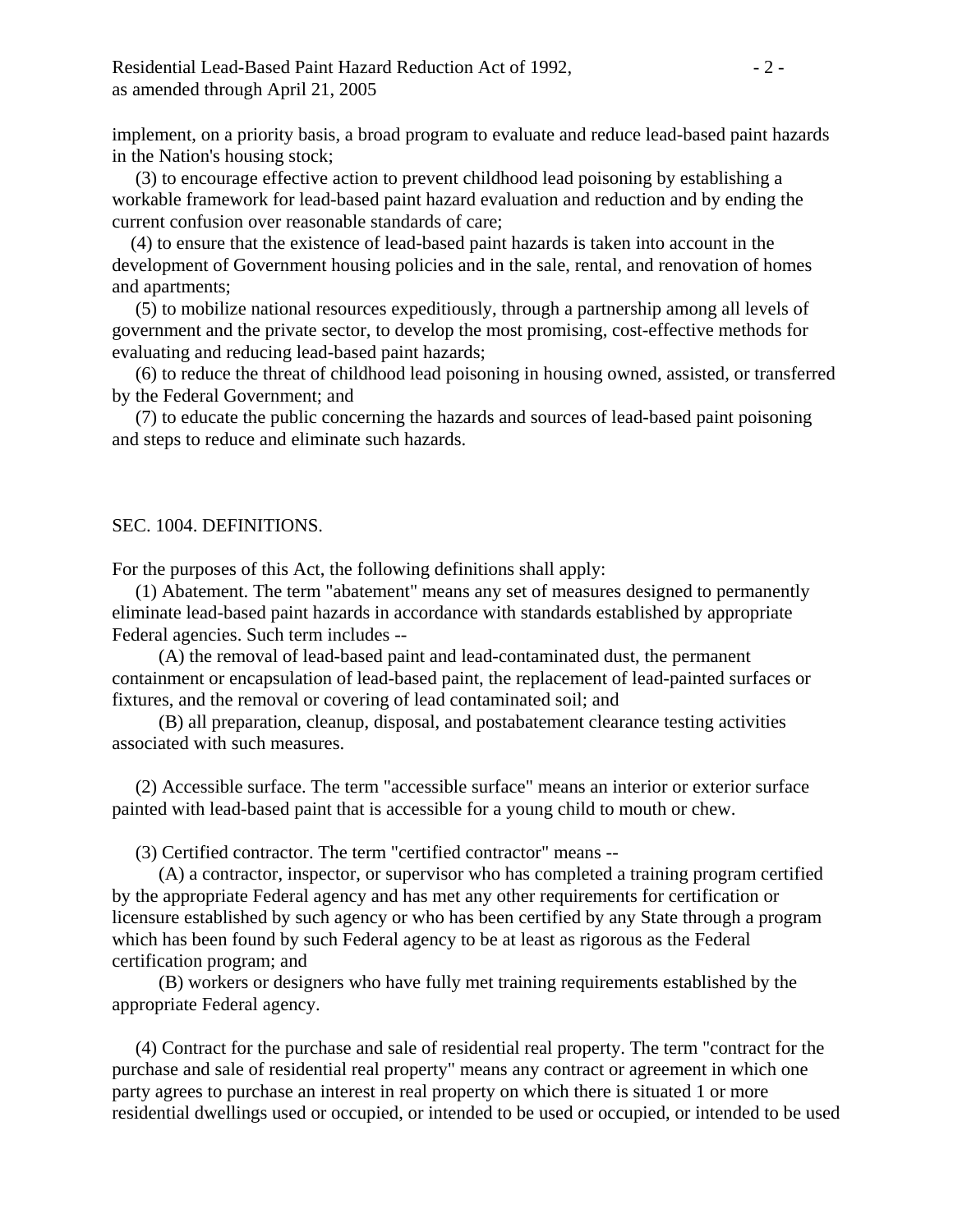or occupied, in whole or in part, as the home or residence of 1 or more persons.

 (5) Deteriorated paint. The term "deteriorated paint" means any interior or exterior paint that is peeling, chipping, chalking or cracking or any paint located on an interior or exterior surface or fixture that is damaged or deteriorated.

 (6) Evaluation. The term "evaluation" means a risk assessment, inspection, or risk assessment and inspection.

 (7) Federally assisted housing. The term "federally assisted housing" means residential dwellings receiving project-based assistance under programs including --

- (A) section 221(d)(3) or 236 of the National Housing Act;
- (B) section 1 of the Housing and Urban Development Act of 1965;
- (C) section 8 of the United States Housing Act of 1937; or
- (D) sections 502(a), 504, 514, 515, 516 and 533 of the Housing Act of 1949.

 (8) Federally owned housing. The term "federally owned housing" means residential dwellings owned or managed by a Federal agency, or for which a Federal agency is a trustee or conservator. For the purpose of this paragraph, the term "Federal agency" includes the Department of Housing and Urban Development, the Farmers Home Administration, the Resolution Trust Corporation, the Federal Deposit Insurance Corporation, the General Services Administration, the Department of Defense, the Department of Veterans Affairs, the Department of the Interior, the Department of Transportation, and any other Federal agency.

 (9) Federally supported work. The term "federally supported work" means any lead hazard evaluation or reduction activities conducted in federally owned or assisted housing or funded in whole or in part through any financial assistance program of the Department of Housing and Urban Development, the Farmers Home Administration, or the Department of Veterans Affairs.

 (10) Friction surface. The term "friction surface" means an interior or exterior surface that is subject to abrasion or friction, including certain window, floor, and stair surfaces.

 (11) Impact surface. The term "impact surface" means an interior or exterior surface that is subject to damage by repeated impacts, for example, certain parts of door frames.

 (12) Inspection. The term "inspection" means a surface-by- surface investigation to determine the presence of lead-based paint as provided in section 302(c) of the Lead-Based Paint Poisoning Prevention Act and the provision of a report explaining the results of the investigation.

 (13) Interim controls. The term "interim controls" means a set of measures designed to reduce temporarily human exposure or likely exposure to lead-based paint hazards, including specialized cleaning, repairs, maintenance, painting, temporary containment, ongoing monitoring of lead-based paint hazards or potential hazards, and the establishment and operation of management and resident education programs.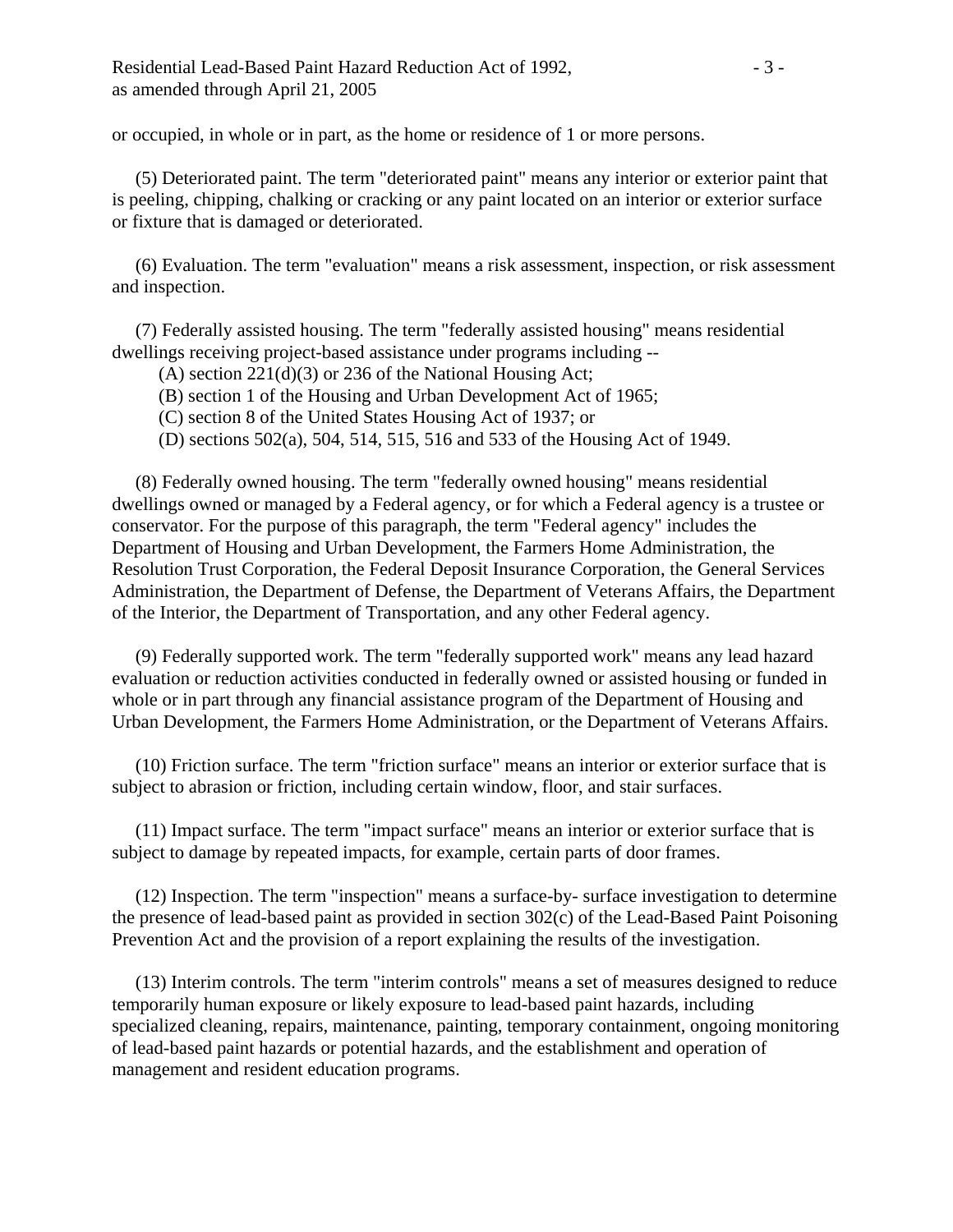Residential Lead-Based Paint Hazard Reduction Act of 1992, 4 as amended through April 21, 2005

 (14) Lead-based paint. The term "lead-based paint" means paint or other surface coatings that contain lead in excess of limits established under section 302(c) of the Lead-Based Paint Poisoning Prevention Act.

 (15) Lead-based paint hazard. The term "lead-based paint hazard" means any condition that causes exposure to lead from lead- contaminated dust, lead-contaminated soil, lead-contaminated paint that is deteriorated or present in accessible surfaces, friction surfaces, or impact surfaces that would result in adverse human health effects as established by the appropriate Federal agency.

 (16) Lead-contaminated dust. The term "lead-contaminated dust" means surface dust in residential dwellings that contains an area or mass concentration of lead in excess of levels determined by the appropriate Federal agency to pose a threat of adverse health effects in pregnant women or young children.

 (17) Lead-contaminated soil. The term "lead-contaminated soil" means bare soil on residential real property that contains lead at or in excess of the levels determined to be hazardous to human health by the appropriate Federal agency.

 (18) Mortgage loan. The term "mortgage loan" includes any loan (other than temporary financing such as a construction loan) that --

(A) is secured by a first lien on any interest in residential real property; and

(B) either --

 (i) is insured, guaranteed, made, or assisted by the Department of Housing and Urban Development, the Department of Veterans Affairs, or the Farmers Home Administration, or by any other agency of the Federal Government; or

 (ii) is intended to be sold by each originating mortgage institution to any federally chartered secondary mortgage market institution.

 (19) Originating mortgage institution. The term "originating mortgage institution" means a lender that provides mortgage loans.

 (20) Priority housing. The term "priority housing" means target housing that qualifies as affordable housing under section 215 of the Cranston-Gonzalez National Affordable Housing Act 942 U.S.C. 12745), including housing that receives assistance under subsection (b) or (o) of section 8 of the United States Housing Act of 1937 (42 U.S.C. 1437f(b) or (o)).

 (21) Public housing. The term "public housing" has the same meaning given the term in section 3(b) of the United States Housing Act of 1937 (42 U.S.C. 1437a(b)(1)).

 (22) Reduction. The term "reduction" means measures designed to reduce or eliminate human exposure to lead-based paint hazards through methods including interim controls and abatement.

(23) Residential dwelling. The term "residential dwelling" means --

(A) a single-family dwelling, including attached structures such as porches and stoops; or

(B) a single-family dwelling unit in a structure that contains more than 1 separate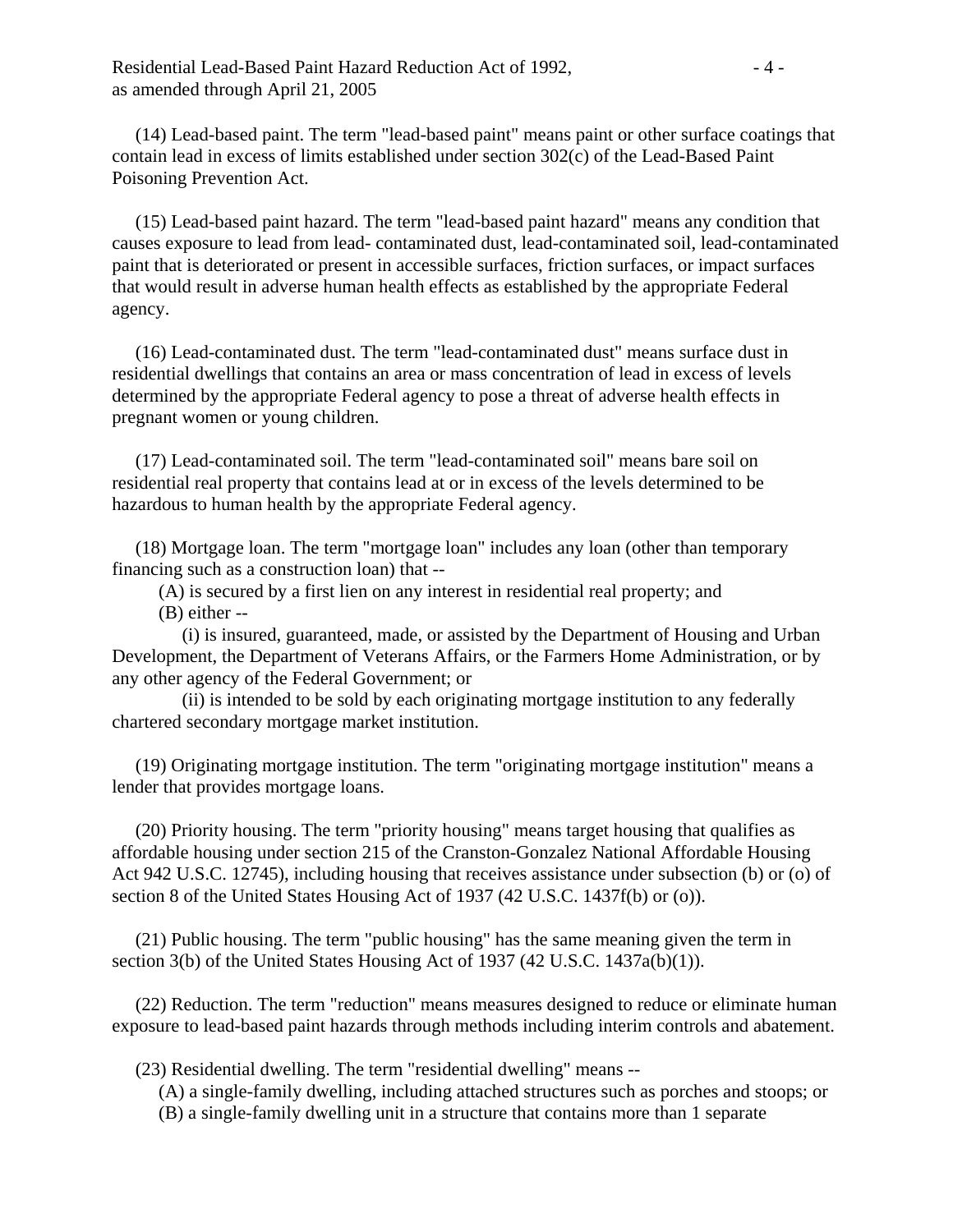residential dwelling unit, and in which each such unit is used or occupied, or intended to be used or occupied, in whole or in part, as the home or residence of 1 or more persons.

 (24) Residential real property. The term "residential real property" means real property on which there is situated 1 or more residential dwellings used or occupied, or intended to be used or occupied, in whole or in part, as the home or residence of 1 or more persons.

 (25) Risk assessment. The term "risk assessment" means an on-site investigation to determine and report the existence, nature, severity and location of lead-based paint hazards in the residential dwellings, including --

 (A) information gathering regarding the age and history of the housing and occupancy by children under age 6;

(B) visual inspection;

(C) limited wipe sampling or other environmental sampling techniques;

(D) other activity as may be appropriate; and

(E) provision of a report explaining the results of the investigation.

 (26) Secretary. The term "Secretary" means the Secretary of Housing and Urban Development.

 (27) Target housing. The term "target housing" means any housing constructed prior to 1978, except housing for the elderly or persons with disabilities (unless any child who is less than 6) years of age resides or is expected to reside in such housing for the elderly or persons with disabilities) or any 0-bedroom dwelling. In the case of jurisdictions which banned the sale or use of lead-based paint prior to 1978, the Secretary, at the Secretary's discretion, may designate an earlier date.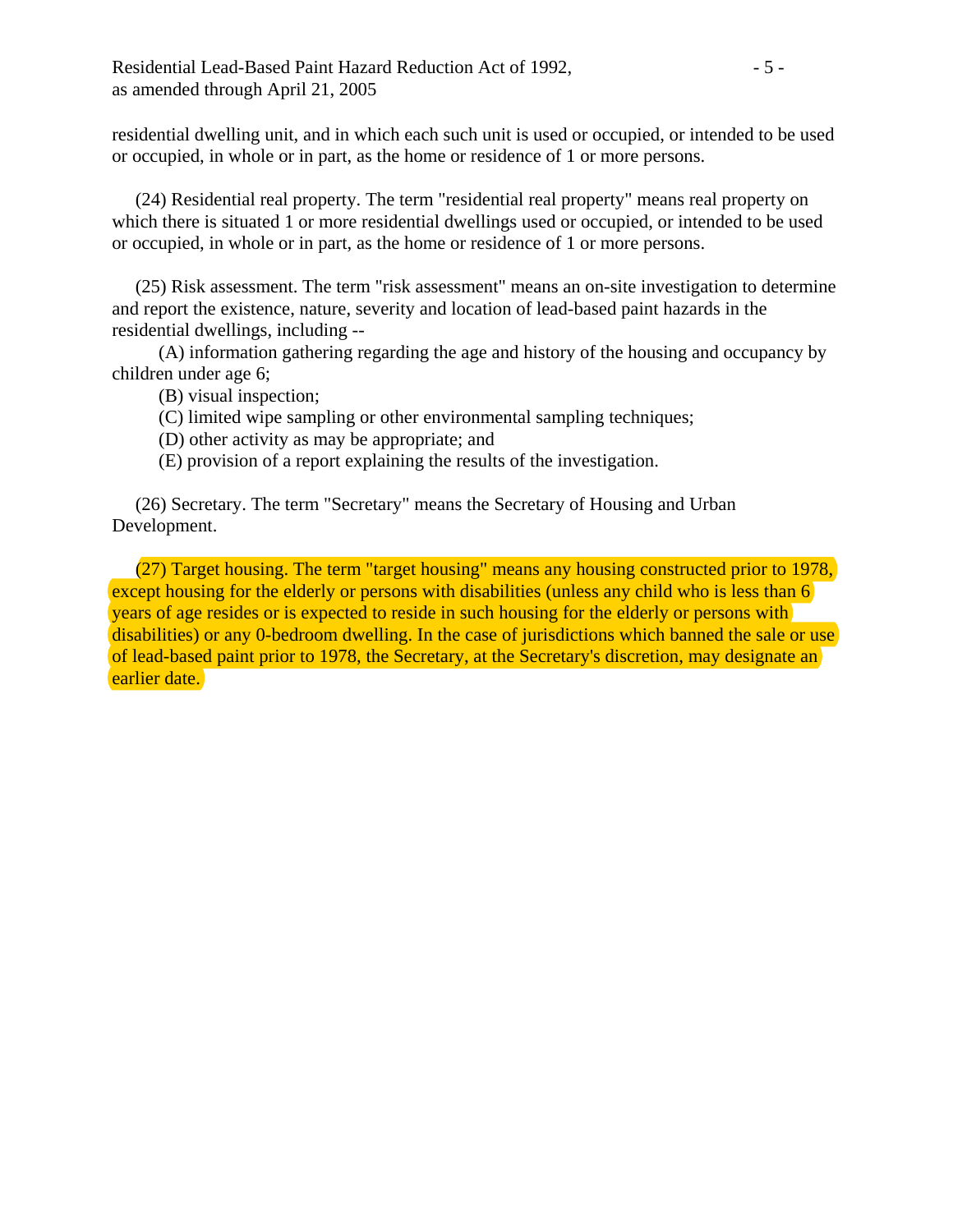### SUBTITLE A -- LEAD-BASED PAINT HAZARD REDUCTION

# SEC. 1011. GRANTS FOR LEAD-BASED PAINT HAZARD REDUCTION IN TARGET HOUSING.

(a) General Authority. The Secretary is authorized to provide grants to eligible applicants to evaluate and reduce lead-based paint hazards in housing that is not federally assisted housing, federally owned housing, or public housing, in accordance with the provisions of this section. Grants shall only be made under this section to provide assistance for housing which meets the following criteria--

 (1) for grants made to assist rental housing, at least 50 percent of the units must be occupied by or made available to families with incomes at or below 50 percent of the area median income level and the remaining units shall be occupied or made available to families with incomes at or below 80 percent of the area median income level, and in all cases the landlord shall give priority in renting units assisted under this section, for not less than 3 years following the completion of lead abatement activities, to families with a child under the age of six years, except that buildings with five or more units may have 20 percent of the units occupied by families with incomes above 80 percent of area median income level;

 (2) for grants made to assist housing owned by owner- occupants, all units assisted with grants under this section shall be the principal residence of families with income at or below 80 percent of the area median income level, and not less than 90 percent of the units assisted with grants under this section shall be occupied by a child under the age of six years or shall be units where a child under the age of six years spends a significant amount of time visiting; and

 (3) notwithstanding paragraphs (1) and (2), Round II grantees who receive assistance under this section may use such assistance for priority housing.

(b) Eligible Applicants. A State or unit of local government that has an approved comprehensive housing affordability strategy under section 105 of the Cranston-Gonzalez National Affordable Housing Act (42 U.S.C. 12705) is eligible to apply for a grant under this section.

(c) Form of Applications. To receive a grant under this section, a State or unit of local government shall submit an application in such form and in such manner as the Secretary shall prescribe. An application shall contain --

 (1) a copy of that portion of an applicant's comprehensive housing affordability strategy required by section 105(b)(16) of the Cranston-Gonzalez National Affordable Housing Act (42 U.S.C. 12701 et seq.);

(2) a description of the amount of assistance the applicant seeks under this section;

 (3) a description of the planned activities to be undertaken with grants under this section, including an estimate of the amount to be allocated to each activity;

 (4) a description of the forms of financial assistance to owners and occupants of housing that will be provided through grants under this section; and

 (5) such assurances as the Secretary may require regarding the applicant's capacity to carry out the activities.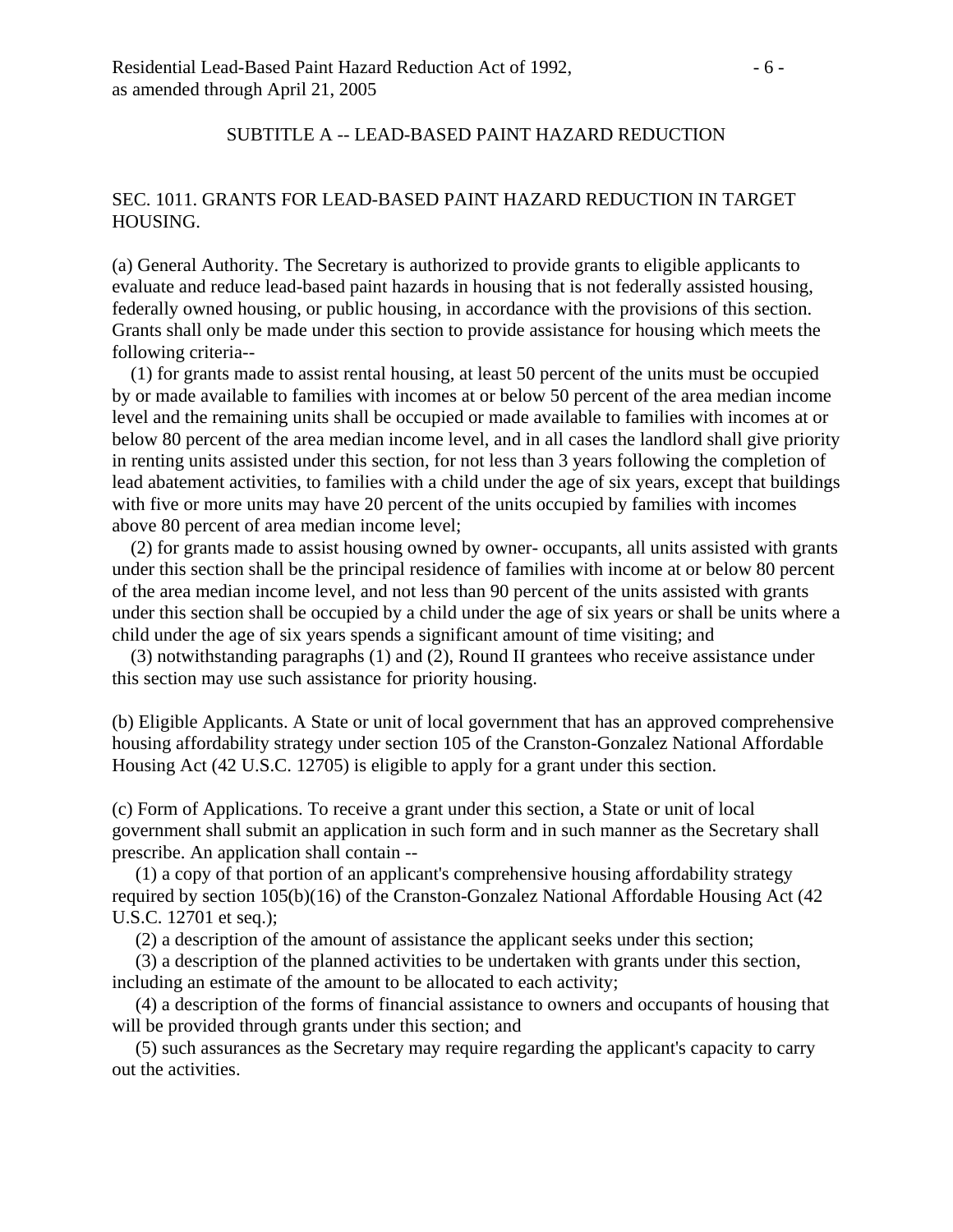(d) Selection Criteria. The Secretary shall award grants under this section on the basis of the merit of the activities proposed to be carried out and on the basis of selection criteria, which shall include --

 (1) the extent to which the proposed activities will reduce the risk of lead-based paint poisoning to children under the age of 6 who reside in housing;

 (2) the degree of severity and extent of lead-based paint hazards in the jurisdiction to be served;

 (3) the ability of the applicant to leverage State, local, and private funds to supplement the grant under this section;

(4) the ability of the applicant to carry out the proposed activities; and

 (5) such other factors as the Secretary determines appropriate to ensure that grants made available under this section are used effectively and to promote the purposes of this Act.

(e) Eligible Activities. A grant under this section may be used to --

(1) perform risk assessments and inspections in housing;

(2) provide for the interim control of lead-based paint hazards in housing;

(3) provide for the abatement of lead-based paint hazards in housing;

 (4) provide for the additional cost of reducing lead-based paint hazards in units undergoing renovation funded by other sources;

 (5) ensure that risk assessments, inspections, and abatements are carried out by certified contractors in accordance with section 402 of the Toxic Substances Control Act, as added by section 1021 of this Act;

 (6) monitor the blood-lead levels of workers involved in lead hazard reduction activities funded under this section;

 (7) assist in the temporary relocation of families forced to vacate housing while lead hazard reduction measures are being conducted;

 (8) educate the public on the nature and causes of lead poisoning and measures to reduce the exposure to lead, including exposure due to residential lead-based paint hazards;

 (9) test soil, interior surface dust, and the blood-lead levels of children under the age of 6 residing in housing after lead-based paint hazard reduction activity has been conducted, to assure that such activity does not cause excessive exposures to lead; and

 (10) carry out such activities that the Secretary determines appropriate to promote the purposes of this Act.

(f) Forms of Assistance. The applicant may provide the services described in this section through a variety of programs, including grants, loans, equity investments, revolving loan funds, loan funds, loan guarantees, interest write-downs, and other forms of assistance approved by the Secretary.

(g) Technical Assistance and Capacity Building. --

 (1) In general. The Secretary shall develop the capacity of eligible applicants to carry out the requirements of section 105(b)(16) of the Cranston-Gonzalez National Affordable Housing Act and to carry out activities under this section. In fiscal years 1993 and 1994, the Secretary may make grants of up to \$ 200,000 for the purpose of establishing State training, certification or accreditation programs that meet the requirements of section 402 of the Toxic Substances Control Act, as added by section 1021 of this Act.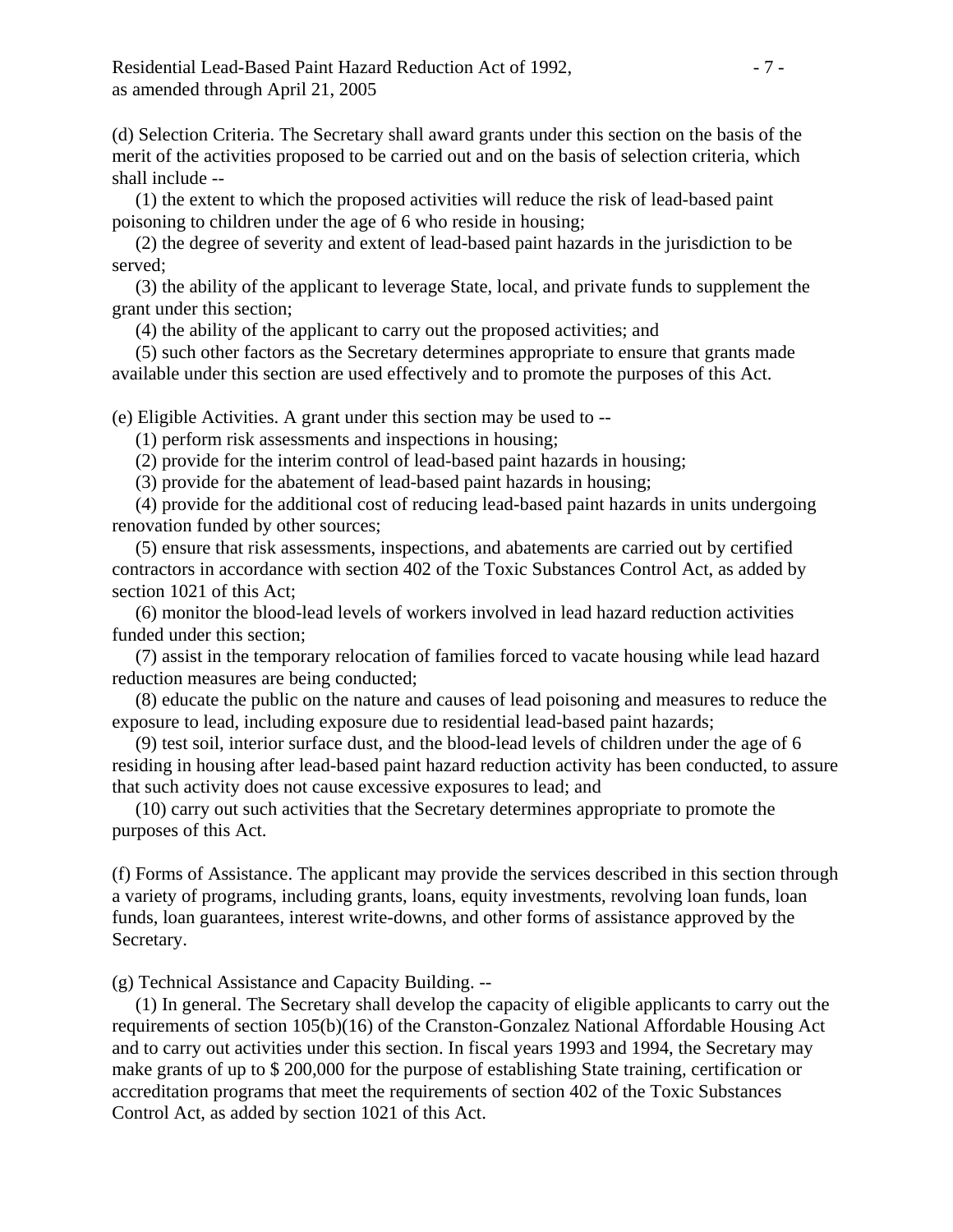(2) Set-aside. Of the total amount approved in appropriation Acts under subsection (o), there shall be set aside to carry out this subsection \$ 3,000,000 for fiscal year 1993 and \$ 3,000,000 for fiscal year 1994.

(h) Matching Requirement. Each recipient of a grant under this section shall make contributions toward the cost of activities that receive assistance under this section in an amount not less than 10 percent of the total grant amount under this section.

(i) Prohibition of Substitution of Funds. Grants under this subtitle may not be used to replace other amounts made available or designated by State or local governments for use for the purposes under this subtitle.

(j) Limitation on Use. An applicant shall ensure that not more than 10 percent of the grant will be used for administrative expenses associated with the activities funded.

(k) Financial Records. An applicant shall maintain and provide the Secretary with financial records sufficient, in the determination of the Secretary, to ensure proper accounting and disbursing of amounts received from a grant under this section.

(l) Report. An applicant under this section shall submit to the Secretary, for any fiscal year in which the applicant expends grant funds under this section, a report that --

(1) describes the use of the amounts received;

 (2) states the number of risk assessments and the number of inspections conducted in residential dwellings;

 (3) states the number of residential dwellings in which lead- based paint hazards have been reduced through interim controls;

 (4) states the number of residential dwellings in which lead- based paint hazards have been abated; and

(5) provides any other information that the Secretary determines to be appropriate.

(m) Notice of Funding Availability. The Secretary shall publish a Notice of Funding Availability pursuant to this section not later than 120 days after funds are appropriated for this section.

(n) Relationship to Other Law. Effective 2 years after the date of promulgation of regulations under section 402 of the Toxic Substances Control Act, no grants for lead-based paint hazard evaluation or reduction may be awarded to a State under this section unless such State has an authorized program under section 404 of the Toxic Substances Control Act.

(o) Environmental review.

 (1) In general. For purposes of environmental review, decisionmaking, and action pursuant to the National Environmental Policy Act of 1969 [42 USC §§ 4321 et seq.] and other provisions of law that further the purposes of such Act, a grant under this section shall be treated as assistance under the HOME Investment Partnership Act, established under title II of the Cranston-Gonzalez National Affordable Housing Act, and shall be subject to the regulations promulgated by the Secretary to implement section 288 of such Act [42 USC § 12838].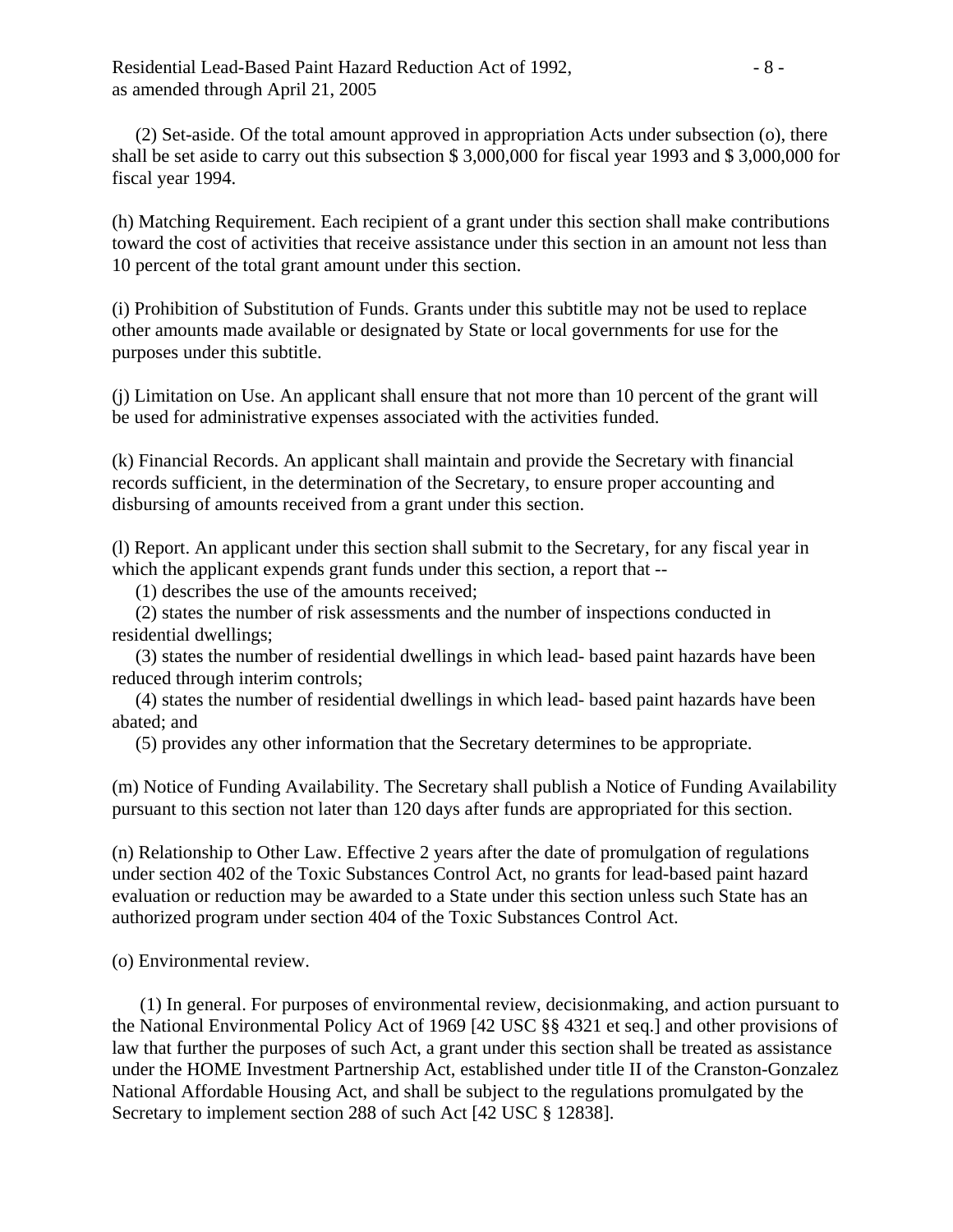- (2) Applicability. This subsection shall apply to--
	- (A) grants awarded under this section; and

 (B) grants awarded to States and units of general local government for the abatement of significant lead-based paint and lead dust hazards in low- and moderate-income owner-occupied units and low-income privately owned rental units pursuant to title II of the Departments of Veterans Affairs and Housing and Urban Development, and Independent Agencies Appropriations Act, 1992 (Public Law 102-139, 105 Stat. 736).

 (p) Authorization of appropriations. For the purposes of carrying out this chapter, there are authorized to be appropriated \$125,000,000 for fiscal year 1993 and \$250,000,000 for fiscal year 1994.

## SEC. 1012. EVALUATION AND REDUCTION OF LEAD-BASED PAINT HAZARDS IN FEDERALLY ASSISTED HOUSING.

(a) General Requirements. Section 302 of the Lead-Based Paint Poisoning Prevention Act (42 U.S.C. 4822) is amended --

(1) by striking the title of the section and inserting:

"REQUIREMENTS FOR HOUSING RECEIVING FEDERAL ASSISTANCE";

(2) in the first sentence of subsection (a) --

(A) by striking "The Secretary" and inserting the following:

"(1) Elimination of hazards. The Secretary"; and

 (B) by inserting before the period "or otherwise receives more than \$ 5,000 in project-based assistance under a Federal housing program";

 (3) by striking the second sentence of subsection (a) and inserting: "Beginning on January 1, 1995, such procedures shall apply to all such housing that constitutes target housing, as defined in section 1004 of the Residential Lead-Based Paint Hazard Reduction Act of 1992, and shall provide for appropriate measures to conduct risk assessments, inspections, interim controls, and abatement of lead- based paint hazards. At a minimum, such procedures shall require --

 "(A) the provision of lead hazard information pamphlets, developed pursuant to section 406 of the Toxic Substances Control Act, to purchasers and tenants;

 "(B) periodic risk assessments and interim controls in accordance with a schedule determined by the Secretary, the initial risk assessment of each unit constructed prior to 1960 to be conducted not later than January 1, 1996, and for units constructed between 1960 and 1978 --

"(i) not less than 25 percent shall be performed by January 1, 1998;

"(ii) not less than 50 percent shall be performed by January 1, 2000; and

"(iii) the remainder shall be performed by January 1, 2002;

 "(C) inspection for the presence of lead-based paint prior to federally-funded renovation or rehabilitation that is likely to disturb painted surfaces;

 "(D) reduction of lead-based paint hazards in the course of rehabilitation projects receiving less than \$ 25,000 per unit in Federal funds;

 "(E) abatement of lead-based paint hazards in the course of substantial rehabilitation projects receiving more than \$ 25,000 per unit in Federal funds;

"(F) where risk assessment, inspection, or reduction activities have been undertaken, the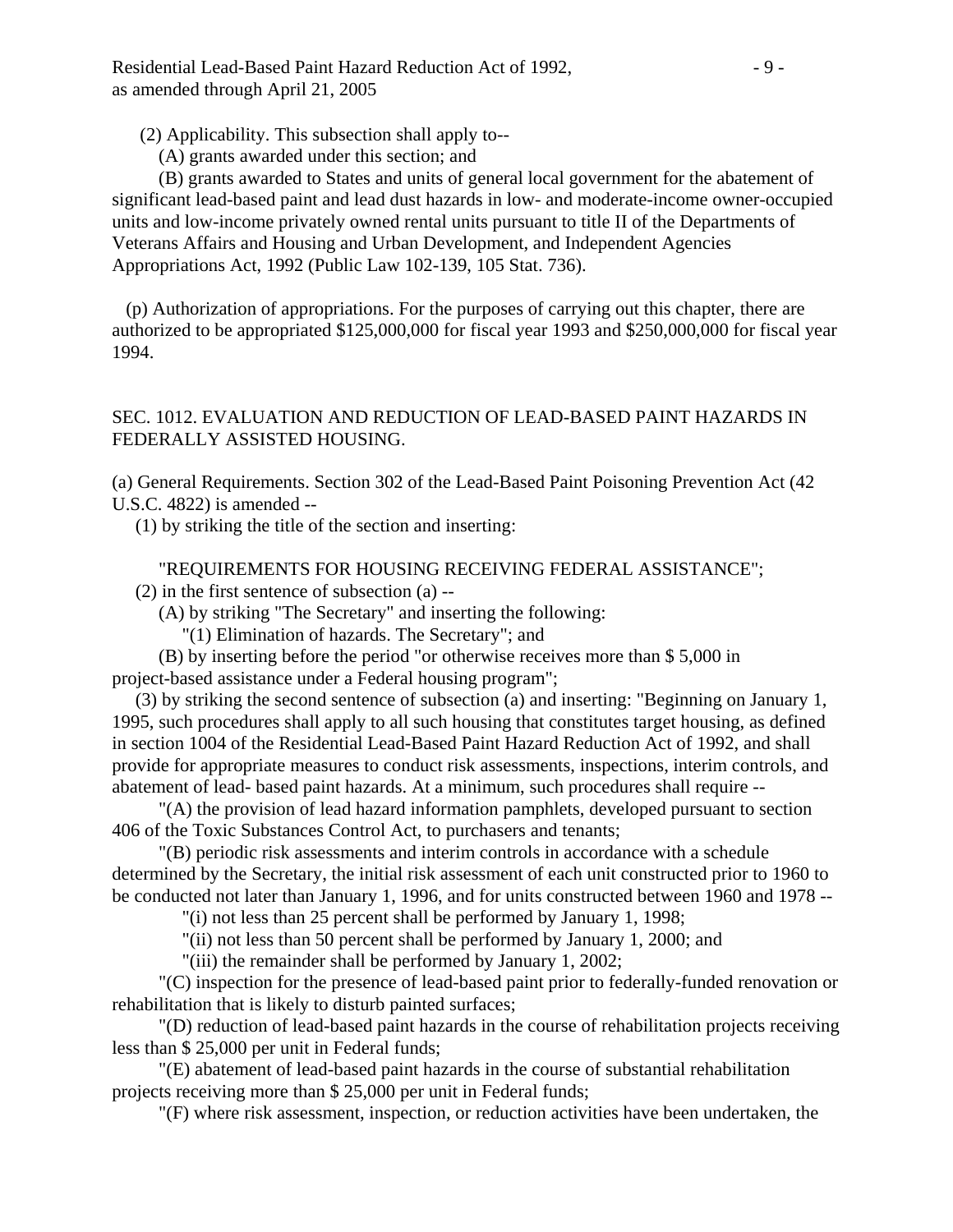provision of notice to occupants describing the nature and scope of such activities and the actual risk assessment or inspection reports (including available information on the location of any remaining lead-based paint on a surface-by-surface basis); and

- "(G) such other measures as the Secretary deems appropriate."; and
- (4) in the third sentence, by striking "The Secretary may" and inserting the following:
	- "(2) Additional measures. The Secretary may".

(b) Measurement Criteria. Section 302(b) of the Lead-Based Paint Poisoning Prevention Act (42 U.S.C. 4822(b)) is amended by striking "for the detection" and all that follows through the end of paragraph (2) and inserting "for the risk assessment, interim control, inspection, and abatement of lead-based paint hazards in housing covered by this section shall be based upon guidelines developed pursuant to section 1017 of the Residential Lead-Based Paint Hazard Reduction Act of 1992.".

(c) Inspection. Section 302(c) of the Lead-Based Paint Poisoning Prevention Act (42 U.S.C.  $4822(c)$ ) is amended --

(1) in the second sentence, by striking "qualified" and inserting "certified"; and

(2) in the third and fourth sentences, by inserting "or 0.5 percent by weight" after "squared".

(d) Public Housing. Section 302(d)(1) of the Lead-Based Paint Poisoning Prevention Act (42 U.S.C.  $4822(d)(1)$  is amended --

(1) in the heading, by striking "CIAP" and inserting "modernization"; and

 (2) in the fourth sentence, by striking "to eliminate the lead-based paint poisoning hazards" and inserting "of lead-based paint and lead-based paint hazards".

(e) HOME Investment Partnerships. Section 212(a) of the Cranston-Gonzalez National Affordable Housing Act (42 U.S.C. 12742(a)) is amended by adding at the end the following new paragraph:

 "(5) Lead-based paint hazards. A participating jurisdiction may use funds provided under this subtitle for the evaluation and reduction of lead-based paint hazards, as defined in section 1004 of the Residential Lead-Based Paint Hazard Reduction Act of 1992.".

(f) Community Development Block Grants. Section 105(a) of the Housing and Community Development Act of 1974 (42 U.S.C. 5305(a)) is amended --

(1) in paragraph (19), by striking "and" at the end;

(2) in paragraph (20), by striking the period at the end and inserting "; and"; and

(3) by adding at the end the following new paragraph:

 "(21) lead-based paint hazard evaluation and reduction, as defined in section 1004 of the Residential Lead-Based Paint Hazard Reduction Act of 1992.".

(g) Section 8 Rental Assistance. Section  $8(c)(2)(B)$  of the United States Housing Act of 1937 (42) U.S.C. 1437f(c)(2)(B)) is amended by adding at the end the following: "The Secretary may (at the discretion of the Secretary and subject to the availability of appropriations for contract amendments), on a project by project basis for projects receiving project-based assistance, provide adjustments to the maximum monthly rents to cover the costs of evaluating and reducing lead-based paint hazards, as defined in section 1004 of the Residential Lead-Based Paint Hazard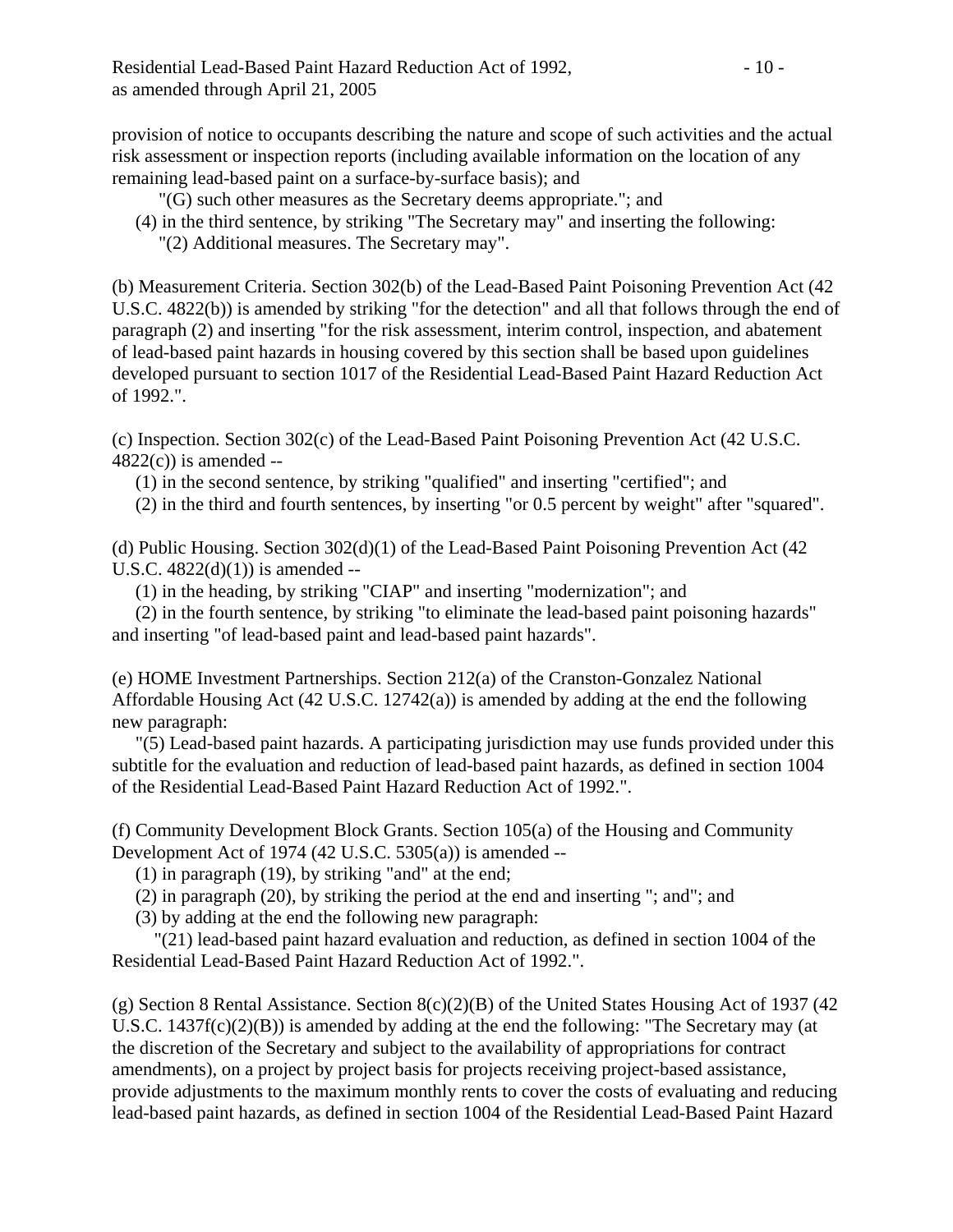Reduction Act of 1992.".

(h) HOPE for public and Indian Housing Homeownership. The United States Housing Act of 1937 (42 U.S.C. 1437 et seq.) is amended --

(1) in section 302(b) --

 (A) by redesignating paragraphs (4) through (8) as paragraphs (5) through (9), respectively; and

(B) by inserting after paragraph (3) the following:

 "(4) inspection for lead-based paint hazards, as required by section 302(a) of the Lead-Based Paint Poisoning Prevention Act;"; and

(2) in section 303(b) --

 (A) by redesignating paragraphs (4) through (13) as paragraphs (5) through (14), respectively; and

(B) by inserting after paragraph (3) the following:

 "(4) Abatement of lead-based paint hazards, as required by section 302(a) of the Lead-Based Paint Poisoning Prevention Act.".

(i) HOPE for Homeownership of Multifamily Units. The Cranston- Gonzalez National Affordable Housing Act (42 U.S.C. 12701 et seq.) is amended --

(1) in section 422(b) --

 (A) by redesignating paragraphs (4) through (8) as paragraphs (5) through (9), respectively; and

(B) by inserting after paragraph (3) the following:

 "(4) inspection for lead-based paint hazards, as required by section 302(a) of the Lead-Based Paint Poisoning Prevention Act;"; and

(2) in section 423(b) --

 (A) by redesignating paragraphs (4) through (13) as paragraphs (5) through (14), respectively; and

(B) by adding after paragraph (3) the following:

 "(4) Abatement of lead-based paint hazards, as required by section 302(a) of the Lead-Based Paint Poisoning Prevention Act.".

(j) HOPE for Homeownership of Multifamily Units. The Cranston- Gonzalez National Affordable Housing Act (42 U.S.C. 12701 et seq.) is amended --

(1) in section 422(b) --

 (A) by redesignating paragraphs (4) through (8) as paragraphs (5) through (9), respectively; and

(B) by inserting after paragraph (3) the following:

 "(4) inspection for lead-based paint hazards, as required by section 302(a) of the Lead-Based Paint Poisoning Prevention Act;"; and

(2) in section 443(b) --

 (A) by redesignating paragraphs (4) through (10) as paragraphs (5) through (11), respectively; and

(B) by adding after paragraph (3) the following:

 "(4) Abatement of lead-based paint hazards, as required by section 302(a) of the Lead-Based Paint Poisoning Prevention Act.".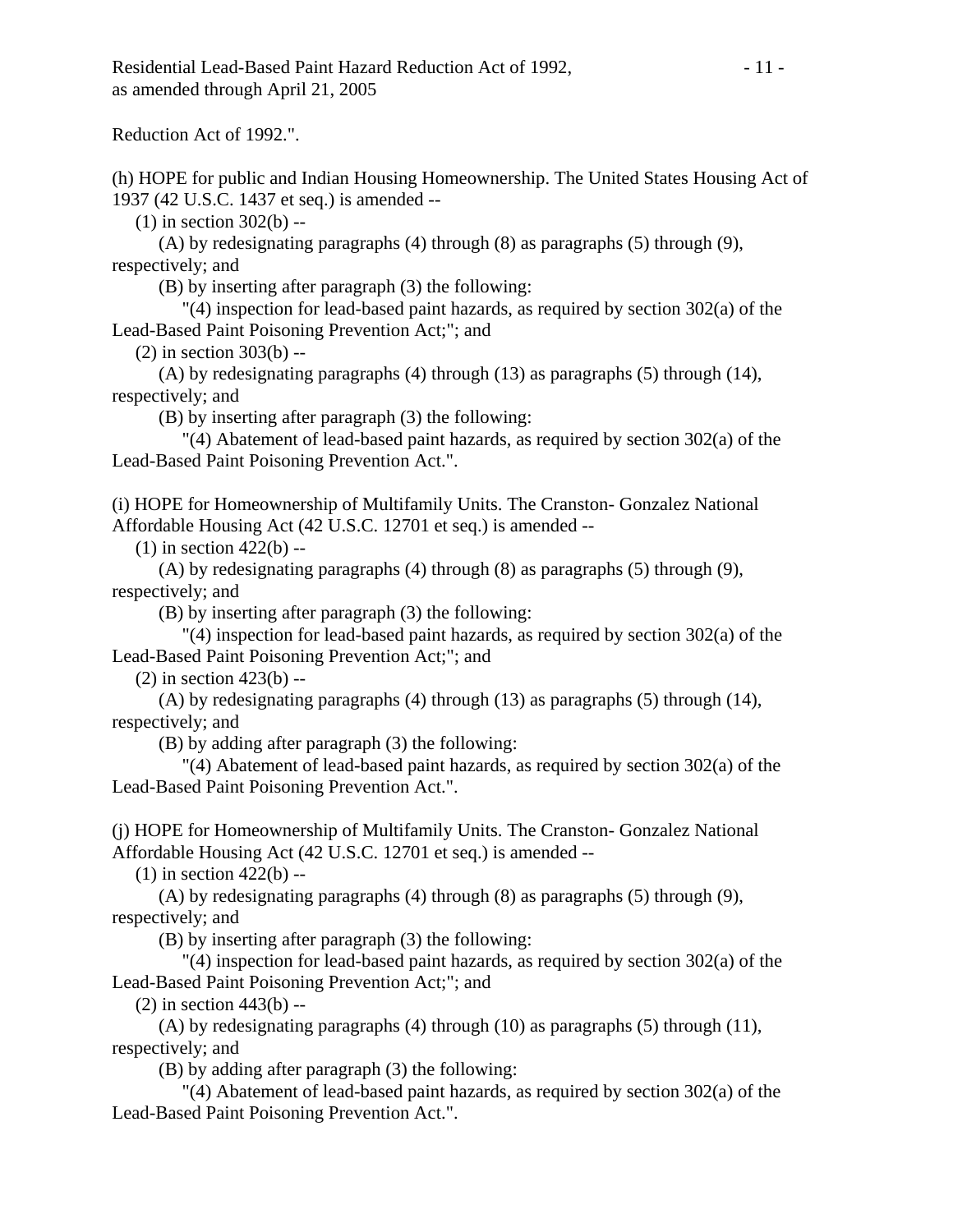(k) FHA Insurance for Single Family Homes. --

 (1) Home improvement loans. Section 2(a) of the National Housing Act (12 U.S.C. 1703(a)) is amended in the fifth paragraph--

(A) by inserting after the first sentence the following:

 "Alterations, repairs, and improvements upon or in connection with existing structures may also include the evaluation and reduction of lead-based paint hazards."; and

 (B) by adding at the end the following: "(4) the terms 'evaluation', 'reduction', and 'lead-based paint hazard' have the same meanings given those terms in section 1004 of the Residential Led-Based Paint Hazard Reduction Act of 1992.".

 (2) Rehabilitation loans. Section 203(k)(2)(B) of the National Housing Act (12 U.S.C.  $1709(k)(2)(B)$ ) is amended by adding at the end the following: "The term 'rehabilitation' may also include measures to evaluate and reduce lead-based paint hazards, as such terms are defined in section 1004 of the Residential Lead-Based Paint Hazard Reduction Act of 1992.".

(l) FHA Insurance for Multifamily Housing. Section 221(d)(4)(iv) of the National Housing Act (12 U.S.C. 1715l(d)(4)(iv)) is amended by inserting after "rehabilitation" the first time it appears the following: "(including the cost of evaluating and reducing lead-based paint hazards, as such terms are defined in section 1004 of the Residential Lead-Based Paint Hazard Reduction Act of 1992)".

(m) Rural Housing. Section 501(a) of the Housing Act of 1949 (42 U.S.C. 1471) is amended by adding at the end the following:

 "(5) Definitions. For purposes of this title, the terms 'repair', 'repairs', 'rehabilitate', and 'rehabilitation' include measures to evaluate and reduce lead-based paint hazards as such terms are defined in section 1004 of the Residential Lead-Based Paint Hazard Reduction Act of 1992.".

#### SEC. 1013. DISPOSITION OF FEDERALLY OWNED HOUSING.

Section 302(a) of the Lead-Based Paint Poisoning Prevention Act (42 U.S.C. 4822(a)) (as amended by section 1012(a)) is amended by striking the fourth sentence and adding at the end the following: "(3) Disposition of federally owned housing. --

 "(A) Pre-1960 target housing. Beginning on January 1, 1995, procedures established under paragraphs (1) and (2) shall require the inspection and abatement of lead-based paint hazards in all federally owned target housing constructed prior to 1960.

 "(B) Target housing constructed between 1960 and 1978. Beginning on January 1, 1995, procedures established under paragraphs (1) and (2) shall require an inspection for lead-based paint and lead-based paint hazards in all federally owned target housing constructed between 1960 and 1978. The results of such inspections shall be made available to prospective purchasers, identifying the presence of lead-based paint and lead-based paint hazards on a surface-by-surface basis. The Secretary shall have the discretion to waive the requirement of this subparagraph for housing in which a federally funded risk assessment, performed by a certified contractor, has determined no lead-based paint hazards are present.

"(C) Budget authority. To the extent that subparagraphs (A) and (B) increase the cost to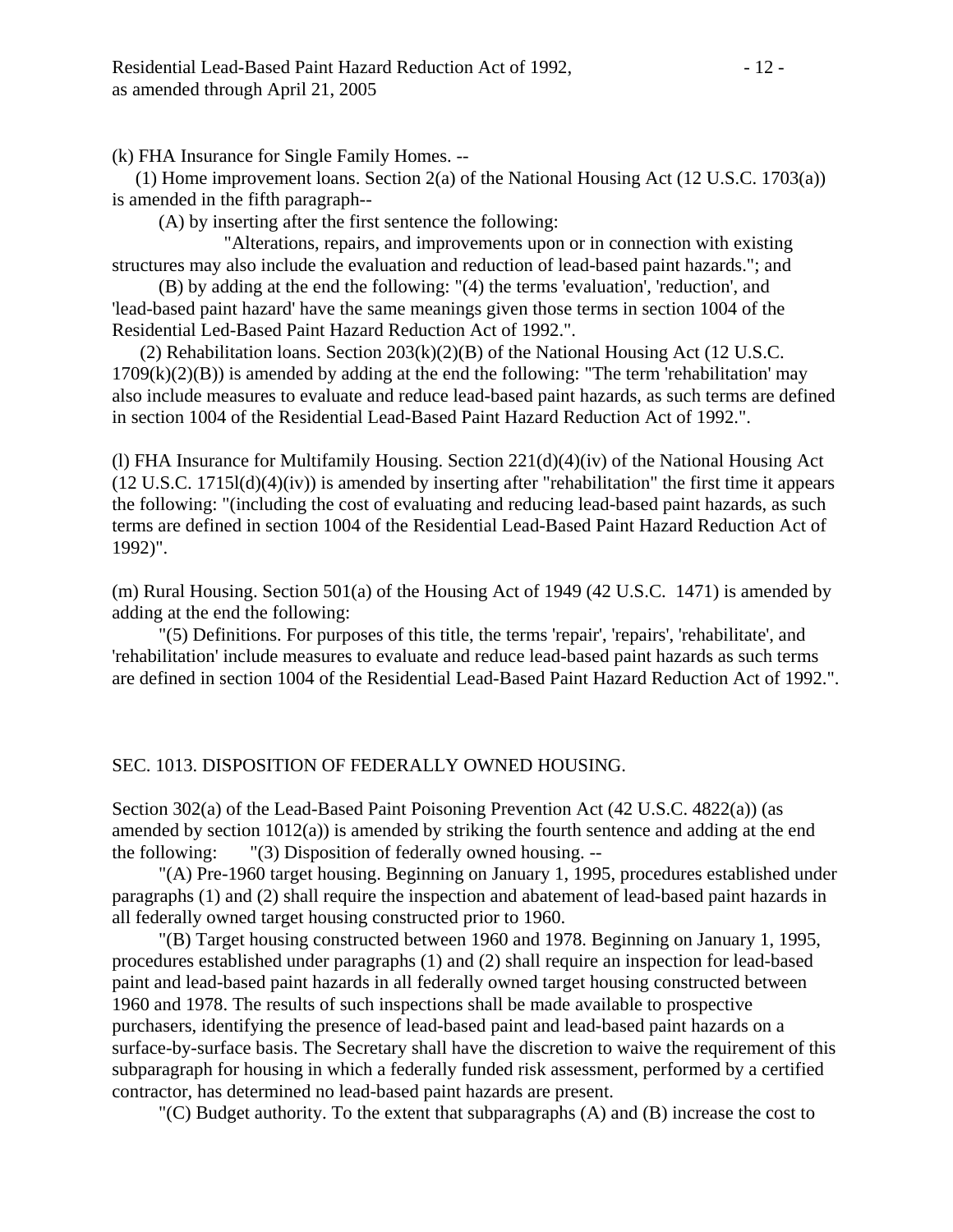the Government of outstanding direct loan obligations or loan guarantee commitments, such activities shall be treated as modifications under section 504(e) of the Federal Credit Reform Act of 1990 and shall be subject to the availability of appropriations. To the extent that paragraphs (A) and (B) impose additional costs to the Resolution Trust Corporation and the Federal Deposit Insurance Corporation, its requirements shall be carried out only if appropriations are provided in advance in an appropriations Act. In the absence of appropriations sufficient to cover the costs of subparagraphs (A) and (B), these requirements shall not apply to the affected agency or agencies.

 "(D) Definitions. For the purposes of this subsection, the terms 'inspection', 'abatement', 'lead-based paint hazard', 'federally owned housing', 'target housing', 'risk assessment', and 'certified contractor' have the same meaning given such terms in section 1004 of the Residential Lead-Based Paint Hazard Reduction Act of 1992.

 "(4) Definitions. For purposes of this subsection, the terms 'risk assessment', 'inspection', 'interim control', 'abatement', 'reduction', and 'lead-based paint hazard' have the same meaning given such terms in section 1004 of the Residential Lead-Based Paint Hazard Reduction Act of 1992.

### SEC. 1014. COMPREHENSIVE HOUSING AFFORDABILITY STRATEGY.

Section 105 of the Cranston-Gonzalez National Affordable Housing Act (42 U.S.C. 12705) is amended --

(1) in subsection (b)(14), by striking "and" at the end;

- (2) in subsection (b)(15), by striking the period at the end and inserting "; and";
- (3) by inserting after paragraph (15) of subsection (b) the following new paragraph:

 "(16) estimate the number of housing units within the jurisdiction that are occupied by low-income families or very low-income families and that contain lead-based paint hazards, as defined in section 1004 of the Residential Lead-Based Paint Hazard Reduction Act of 1992, outline the actions proposed or being taken to evaluate and reduce lead-based paint hazards, and describe how lead- based paint hazard reduction will be integrated into housing policies and programs."; and

 $(4)$  in subsection  $(e)$  --

(A) by striking "When preparing" and inserting the following:

"(1) In general. When preparing"; and

 (B) by adding at the end the following new paragraph: "(2) Lead-based paint hazards. When preparing that portion of a housing strategy required by subsection (b)(16), a jurisdiction shall consult with State or local health and child welfare agencies and examine existing data related to lead-based paint hazards and poisonings, including health department data on the addresses of housing units in which children have been identified as lead poisoned.".

# SEC. 1015. TASK FORCE ON LEAD-BASED PAINT HAZARD REDUCTION AND FINANCING.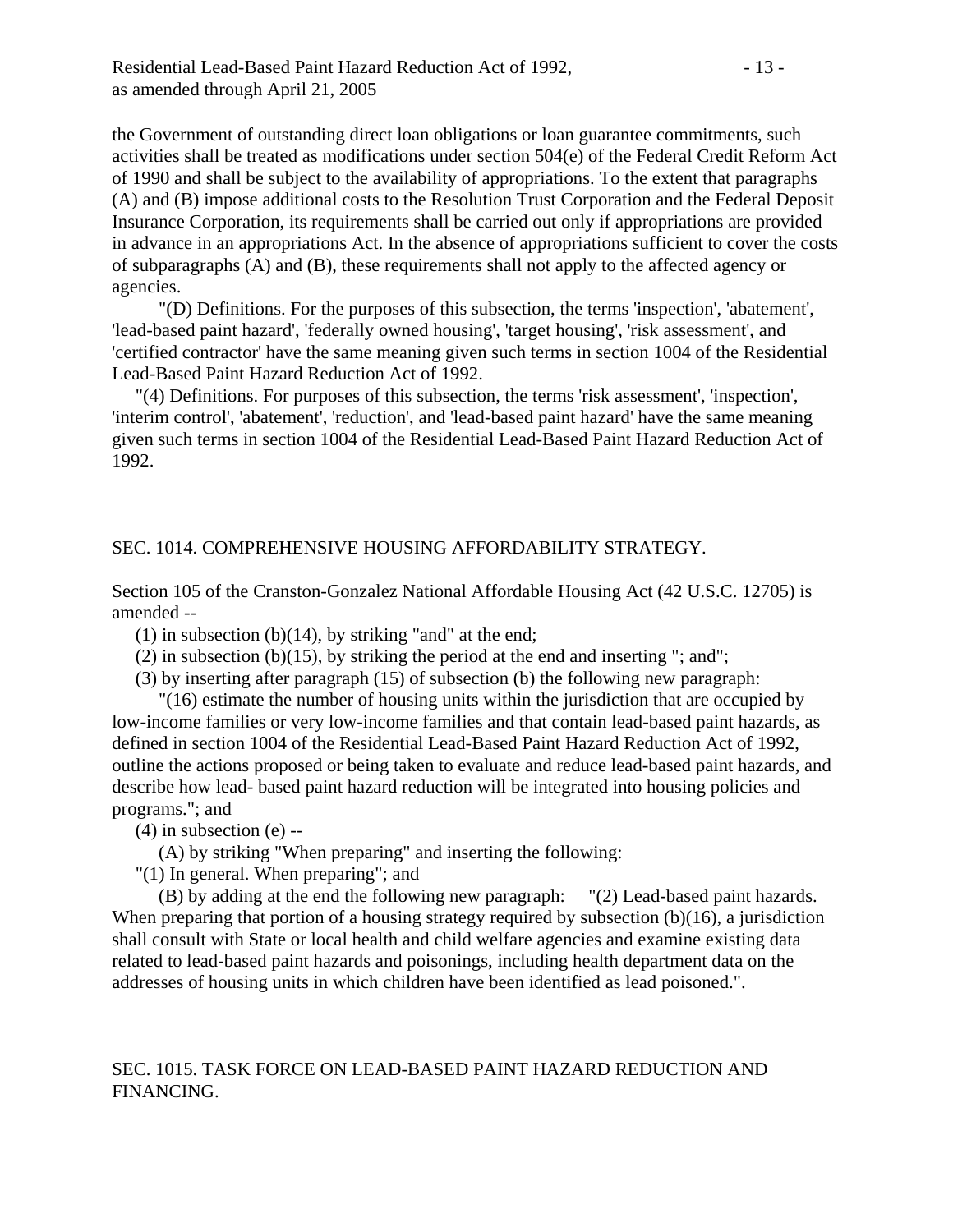(a) In General. The Secretary, in consultation with the Administrator of the Environmental Protection Agency establish a task force to make recommendations on expanding resources and efforts to evaluate and reduce lead-based paint hazards in private housing.

(b) Membership. The task force shall include individuals representing the Department of Housing and Urban Development, the Farmers Home Administration, the Department of Veterans Affairs, the Federal Home Loan Mortgage Corporation, the Federal National Mortgage Association, the Environmental Protection Agency, employee organizations in the building and construction trades industry, landlords, tenants, primary lending institutions, private mortgage insurers, single-family and multifamily real estate interests, nonprofit housing developers, property liability insurers, public housing agencies, low-income housing advocacy organizations, national, State and local lead-poisoning prevention advocates and experts, and community-based organizations located in areas with substantial rental housing.

(c) Responsibilities. The task force shall make recommendations to the Secretary and the Administrator of the Environmental Protection Agency concerning --

 (1) incorporating the need to finance lead-based paint hazard reduction into underwriting standards;

 (2) developing new loan products and procedures for financing lead-based paint hazard evaluation and reduction activities;

(3) adjusting appraisal guidelines to address lead safety;

 (4) incorporating risk assessments or inspections for lead-based paint as a routine procedure in the origination of new residential mortgages;

 (5) revising guidelines, regulations, and educational pamphlets issued by the Department of Housing and Urban Development and other Federal agencies relating to lead-based paint poisoning prevention;

 (6) reducing the current uncertainties of liability related to lead-based paint in rental housing by clarifying standards of care for landlords and lenders, and by exploring the "safe harbor" concept;

 (7) increasing the availability of liability insurance for owners of rental housing and certified contractors and establishing alternative systems to compensate victims of lead-based paint poisoning; and

 (8) evaluating the utility and appropriateness of requiring risk assessments or inspections and notification to prospective lessees of rental housing.

(d) Compensation. The members of the task force shall not receive Federal compensation for their participation.

## SEC. 1016. NATIONAL CONSULTATION ON LEAD-BASED PAINT HAZARD REDUCTION.

In carrying out this Act, the Secretary shall consult on an ongoing basis with the Administrator of the Environmental Protection Agency, the Director of the Centers for Disease Control, other Federal agencies concerned with lead poisoning prevention, and the task force established pursuant to section 1015.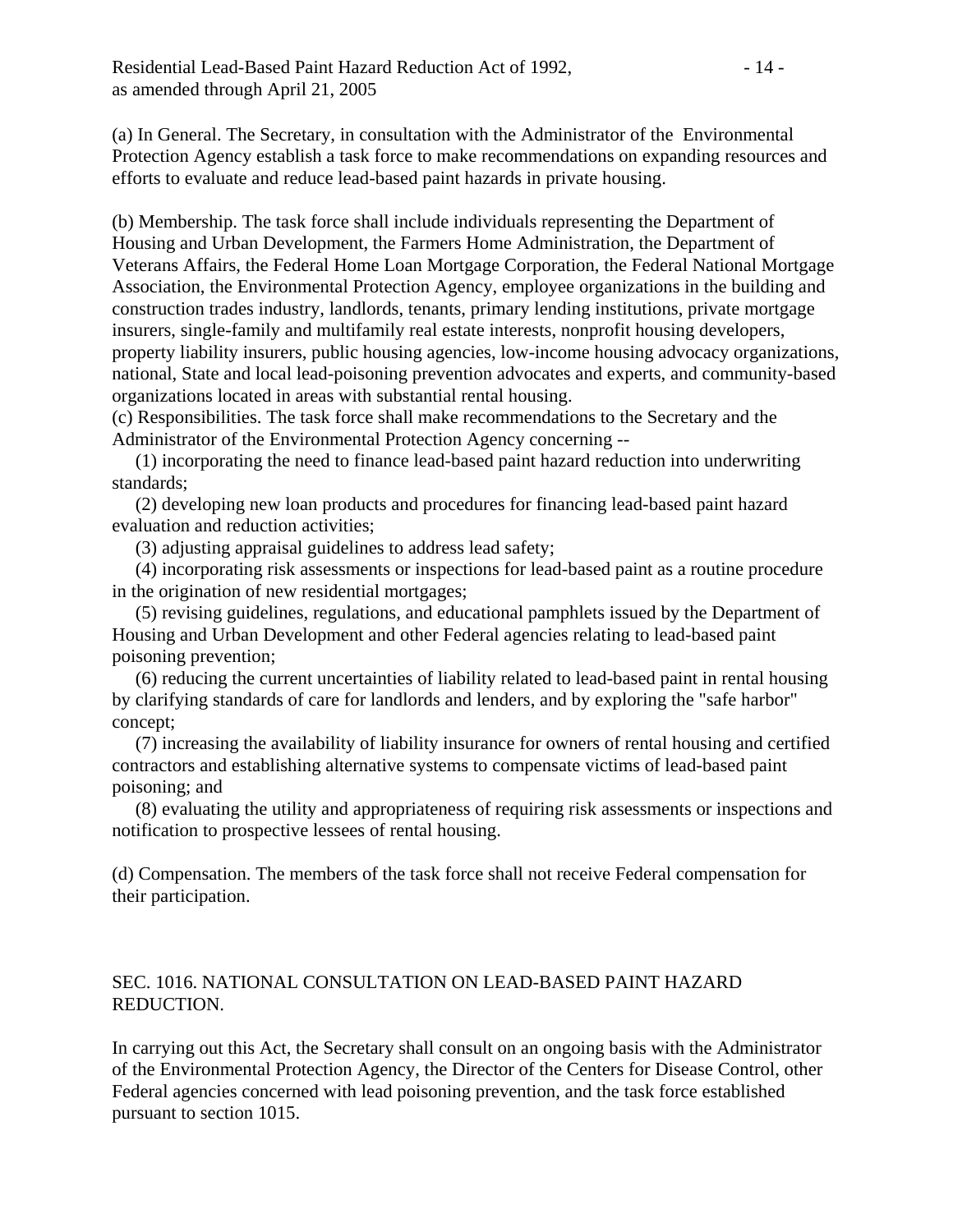## SEC. 1017. GUIDELINES FOR LEAD-BASED PAINT HAZARD EVALUATION AND REDUCTION ACTIVITIES.

Not later than 12 months after the date of enactment of this Act, the Secretary, in consultation with the Administrator of the Environmental Protection Agency, the Secretary of Labor, and the Secretary of Health and Human Services (acting through the Director of the Centers for Disease Control), shall issue guidelines for the conduct of all federally supported work involving risk assessments, inspections, interim controls, and abatement of lead-based paint hazards. Such guidelines shall be based upon criteria that measure the condition of the housing (and the presence of children under age 6 for the purposes of risk assessments) and shall not be based upon criteria that measure the health of the residents of the housing.

### SEC. 1018. DISCLOSURE OF INFORMATION CONCERNING LEAD UPON TRANSFER OF RESIDENTIAL PROPERTY.

(a) Lead Disclosure in Purchase and Sale or Lease of Target Housing. --

 (1) Lead-based paint hazards. Not later than 2 years after the date of enactment of this Act, the Secretary and the Administrator of the Environmental Protection Agency shall promulgate regulations under this section for the disclosure of lead-based paint hazards in target housing which is offered for sale or lease. The regulations shall require that, before the purchaser or lessee is obligated under any contract to purchase or lease the housing, the seller or lessor shall --

 (A) provide the purchaser or lessee with a lead hazard information pamphlet, as prescribed by the Administrator of the Environmental Protection Agency under section 406 of the Toxic Substances Control Act;

 (B) disclose to the purchaser or lessee the presence of any known lead-based paint, or any known lead-based paint hazards, in such housing and provide to the purchaser or lessee any lead hazard evaluation report available to the seller or lessor; and

 (C) permit the purchaser a 10-day period (unless the parties mutually agree upon a different period of time) to conduct a risk assessment or inspection for the presence of lead-based paint hazards.

 (2) Contract for purchase and sale. Regulations promulgated under this section shall provide that every contract or the purchase and sale of any interest in target housing shall contain a Lead Warning Statement and a statement signed by the purchaser that the purchaser has --

(A) read the Lead Warning Statement and understands its contents;

(B) received a lead hazard information pamphlet; and

 (C) had a 10-day opportunity (unless the parties mutually agreed upon a different period of time) before becoming obligated under the contract to purchase the housing to conduct a risk assessment or inspection for the presence of lead-based paint hazards.

 (3) Contents of lead warning statement. The Lead Warning Statement shall contain the following text printed in large type on a separate sheet of paper attached to the contract:

"Every purchaser of any interest in residential real property on which a residential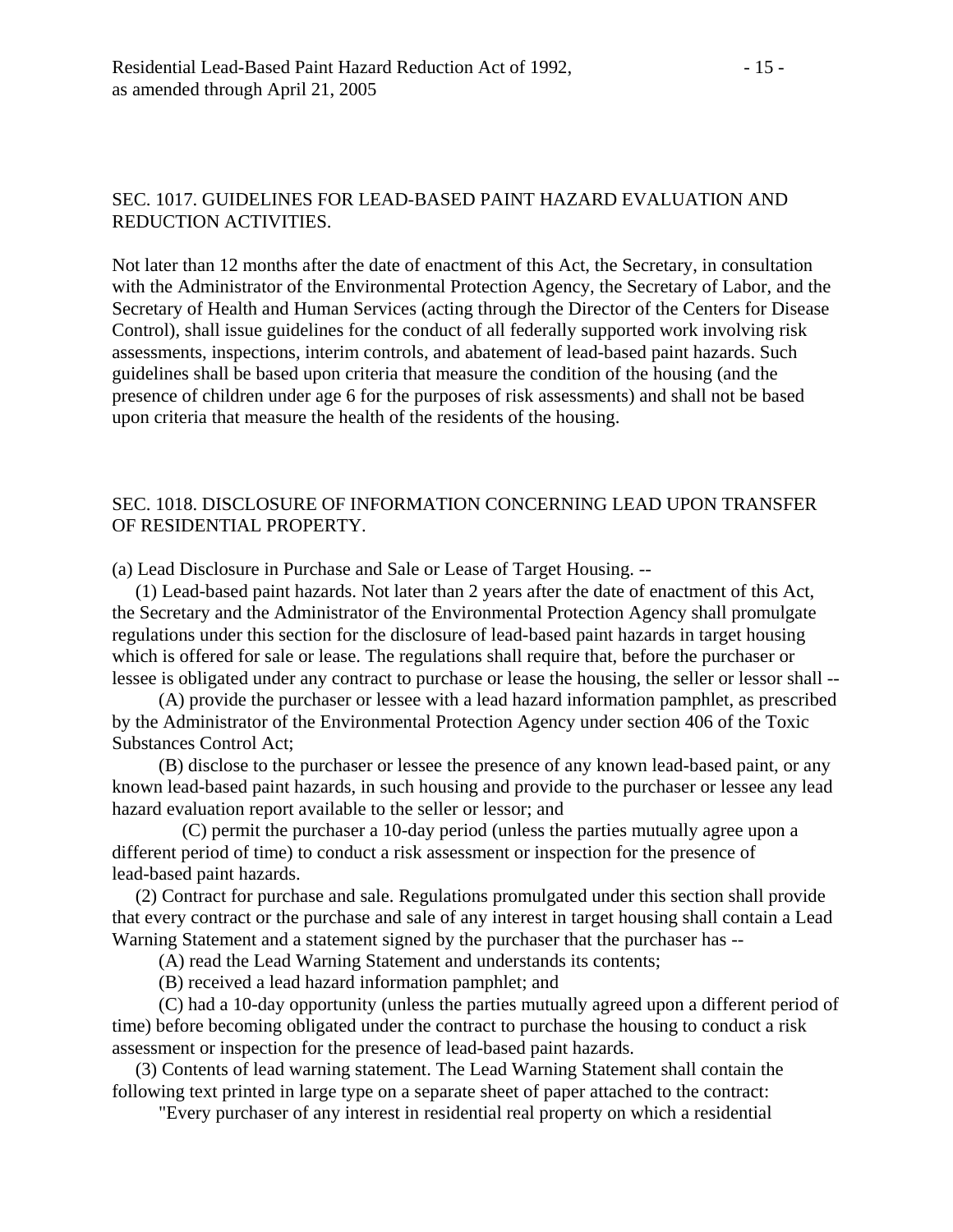dwelling was built prior to 1978 is notified that such property may present exposure to lead from lead-based paint that may place young children at risk of developing lead poisoning. Lead poisoning in young children may produce permanent neurological damage, including learning disabilities, reduced intelligence quotient, behavioral problems, and impaired memory. Lead poisoning also poses a particular risk to pregnant women. The seller of any interest in residential real property is required to provide the buyer with any information on lead-based paint hazards from risk assessments or inspections in the seller's possession and notify the buyer of any known lead-based paint hazards. A risk assessment or inspection for possible lead-based paint hazards is recommended prior to purchase.".

 (4) Compliance Assurance. Whenever a seller or lessor has entered into a contract with an agent for the purpose of selling or leasing a unit of target housing, the regulations promulgated under this section shall require the agent, on behalf of the seller or lessor, to ensure compliance with the requirements of this section.

 (5) Promulgation. A suit may be brought against the Secretary of Housing and Urban Development and the Administrator of the Environmental Protection Agency under section 20 of the Toxic Substances Control Act to compel promulgation of the regulations required under this section and the Federal district court shall have jurisdiction to order such promulgation.

(b) Penalties for Violations. --

 (1) Monetary penalty. Any person who knowingly violates any provision of this section shall be subject to civil money penalties in accordance with the provisions of section 102 of the Department of Housing and Urban Development Reform Act of 1989 (42 U.S.C. 3545).

 (2) Action by secretary. The Secretary is authorized to take such lawful action as may be necessary to enjoin any violation of this section.

 (3) Civil liability. Any person who knowingly violates the provisions of this section shall be jointly and severally liable to the purchaser or lessee in an amount equal to 3 times the amount of damages incurred by such individual.

 (4) Costs. In any civil action brought for damages pursuant to paragraph (3), the appropriate court may award court costs to the party commencing such action, together with reasonable attorney fees and any expert witness fees, if that party prevails.

 (5) Prohibited act. It shall be a prohibited act under section 409 of the Toxic Substances Control Act for any person to fail or refuse to comply with a provision of this section or with any rule or order issued under this section. For purposes of enforcing this section under the Toxic Substances Control Act, the penalty for each violation applicable under section 16 of that Act shall not be more than \$10,000.

(c) Validity of Contracts and Liens. Nothing in this section shall affect the validity or enforceability of any sale or contract for the purchase and sale or lease of any interest in residential real property or any loan, loan agreement, mortgage, or lien made or arising in connection with a mortgage loan, nor shall anything in this section create a defect in title.

(d) Effective Date. The regulations under this section shall take effect 3 years after the date of the enactment of this title.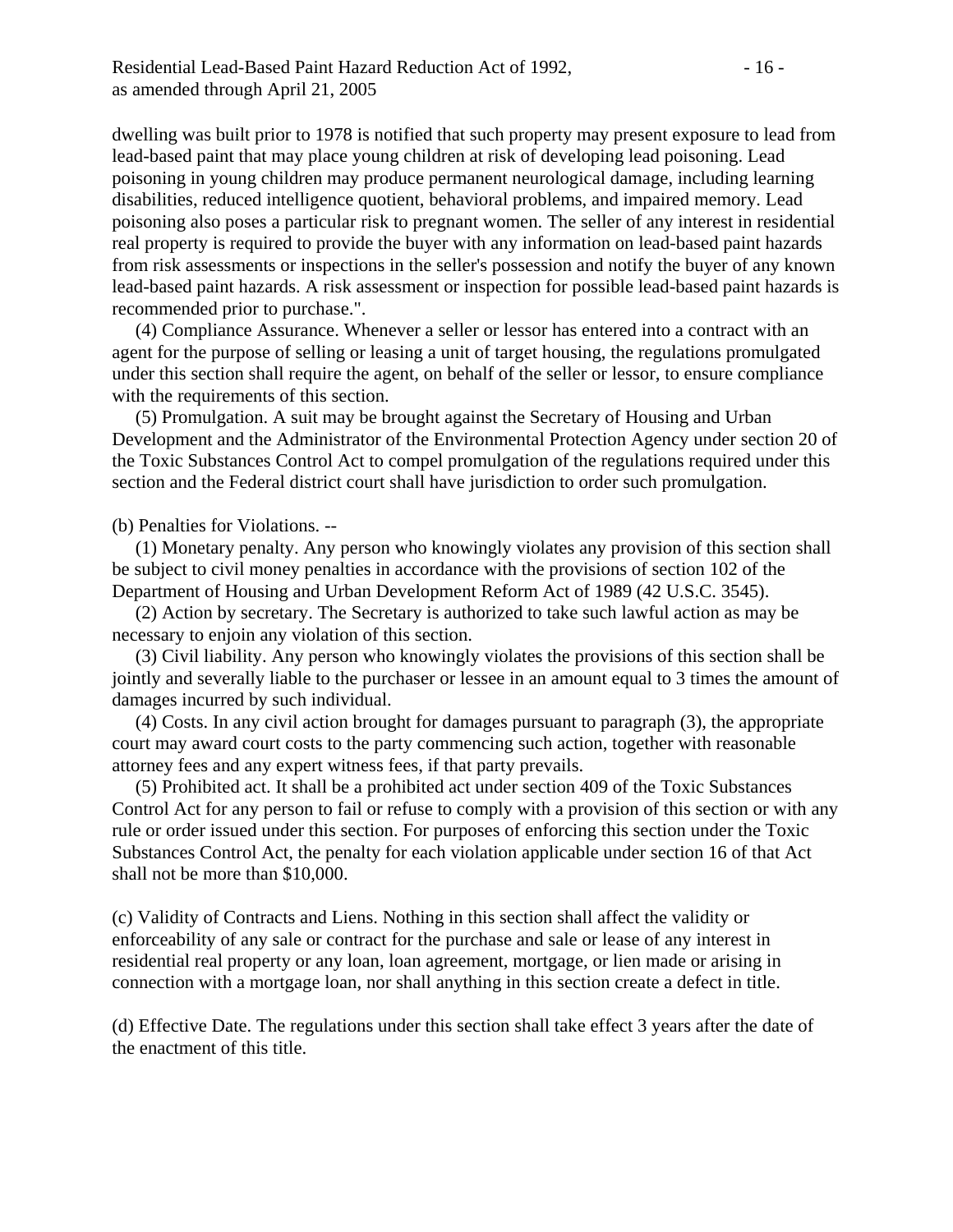#### SUBTITLE B -- LEAD EXPOSURE REDUCTION

### SEC. 1021. CONTRACTOR TRAINING AND CERTIFICATION.

(a) Amendment to the Toxic Substances Control Act. The Toxic Substances Control Act (15 U.S.C. 2601 et seq.) is amended by adding after title III the following new title:

### "TITLE IV -- LEAD EXPOSURE REDUCTION

#### "SEC. 401. DEFINITIONS.

"For the purposes of this title:

"(1) Abatement. The term 'abatement' means any set of measures designed to permanently eliminate lead-based paint hazards in accordance with standards established by the Administrator under this title. Such term includes --

 "(A) the removal of lead-based paint and lead-contaminated dust, the permanent containment or encapsulation of lead-based paint, the replacement of lead-painted surfaces or fixtures, and the removal or covering of lead-contaminated soil; and

 "(B) all preparation, cleanup, disposal, and postabatement clearance testing activities associated with such measures.

"(2) Accessible surface. The term 'accessible surface' means an interior or exterior surface painted with lead-based paint that is accessible for a young child to mouth or chew.

"(3) Deteriorated paint. The term 'deteriorated paint' means any interior or exterior paint that is peeling, chipping, chalking or cracking or any paint located on an interior or exterior surface or fixture that is damaged or deteriorated.

"(4) Evaluation. The term 'evaluation' means risk assessment, inspection, or risk assessment and inspection.

"(5) Friction surface. The term 'friction surface' means an interior or exterior surface that is subject to abrasion or friction, including certain window, floor, and stair surfaces.

"(6) Impact surface. The term 'impact surface' means an interior or exterior surface that is subject to damage by repeated impacts, for example, certain parts of door frames.

"(7) Inspection. The term 'inspection' means

 "(A) a surface-by-surface investigation to determine the presence of lead-based paint, as provided in section 302(c) of the Lead-Based Paint Poisoning Prevention Act, and

"(B) the provision of a report explaining the results of the investigation.

"(8) Interim controls. The term 'interim controls' means a set of measures designed to reduce temporarily human exposure or likely exposure to lead-based paint hazards, including specialized cleaning, repairs, maintenance, painting, temporary containment, ongoing monitoring of lead-based paint hazards or potential hazards, and the establishment an operation of management and resident education programs.

"(9) Lead-based paint. The term 'lead-based paint' means paint or other surface coatings that contain lead in excess of 1.0 milligrams per centimeter squared or 0.5 percent by weight or

"(A) in the case of paint or other surface coatings on target housing, such lower level as may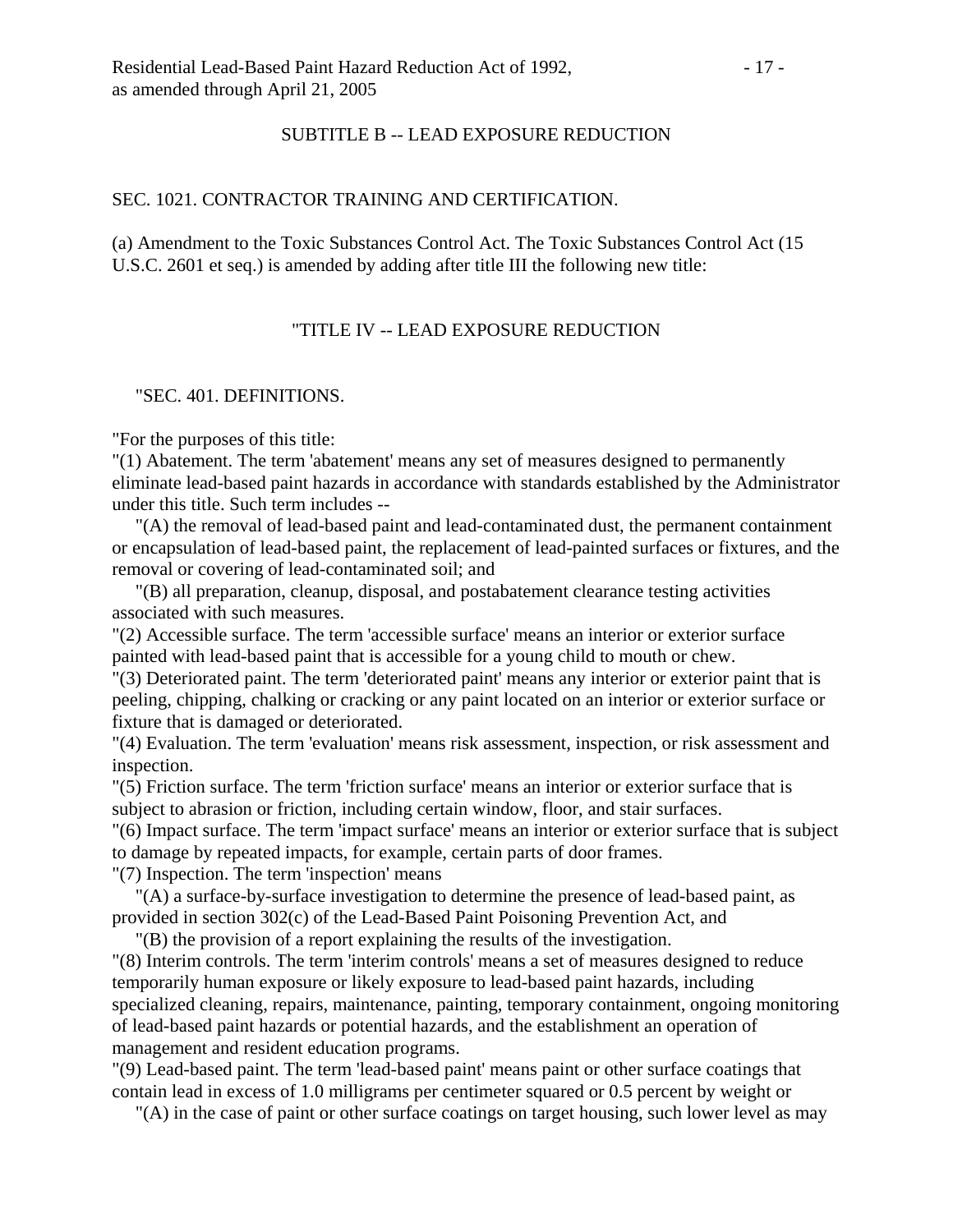be established by the Secretary of Housing and Urban Development, as defined in section 302(c) of the Lead-Based Paint Poisoning Prevention Act, or

 "(B) in the case of any other paint or surface coatings, such other level as may be established by the Administrator.

"(10) Lead-based paint hazard. The term 'lead-based paint hazard' means any condition that causes exposure to lead from lead-contaminated dust, lead-contaminated soil, lead-contaminated paint that is deteriorated or present in accessible surfaces, friction surfaces, or impact surfaces that would result in adverse human health effects as established by the Administrator under this title.

"(11) Lead-contaminated dust. The term 'lead-contaminated dust' means surface dust in residential dwellings that contains an area or mass concentration of lead in excess of levels determined by the Administrator under this title to pose a threat of adverse health effects in pregnant women or young children.

"(12) Lead-contaminated soil. The term 'lead-contaminated soil' means bare soil on residential real property that contains lead at or in excess of the levels determined to be hazardous to human health by the Administrator under this title.

"(13) Reduction. The term 'reduction' means measures designed to reduce or eliminate human exposure to lead-based paint hazards through methods including interim controls and abatement. "(14) Residential dwelling. The term 'residential dwelling' means--

"(A) a single-family dwelling, including attached structures such as porches and stoops; or

 "(B) a single-family dwelling unit in a structure that contains more than 1 separate residential dwelling unit, and in which each such unit is used or occupied, or intended to be used or occupied, in whole or in part, as the home or residence of 1 or more persons.

"(15) Residential real property. The term 'residential real property' means real property on which there is situated 1 or more residential dwellings used or occupied, or intended to be used or occupied, in whole or in part, as the home or residence of 1 or more persons.

"(16) Risk assessment. The term 'risk assessment' means an on-site investigation to determine and report the existence, nature, severity and location of lead-based paint hazards in residential dwellings, including --

 "(A) information gathering regarding the age and history of the housing and occupancy by children under age 6;

"(B) visual inspection;

"(C) limited wipe sampling or other environmental sampling techniques;

"(D) other activity as may be appropriate; and

"(E) provision of a report explaining the results of the investigation.

"(17) Target housing. The term 'target housing' means any housing constructed prior to 1978, except housing for the elderly or persons with disabilities (unless any child who is less than 6 years of age resides or is expected to reside in such housing for the elderly or persons with disabilities) or any 0-bedroom dwelling. In the case of jurisdictions which banned the sale or use of lead-based paint prior to 1978, the Secretary of Housing and Urban Development, at the Secretary's discretion, may designate an earlier date.

# "SEC. 402. LEAD-BASED PAINT ACTIVITIES TRAINING AND CERTIFICATION.

"(a) Regulations. --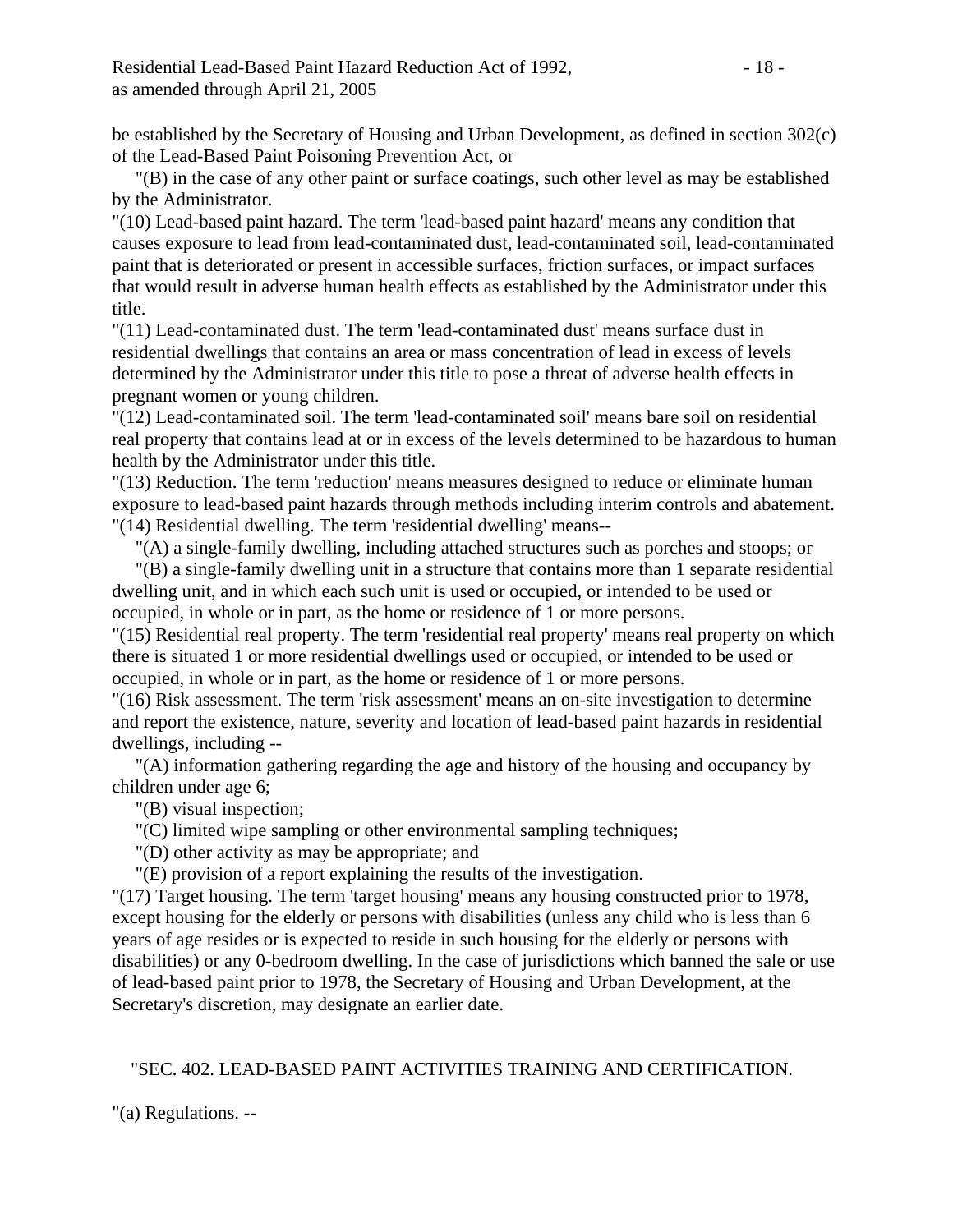Residential Lead-Based Paint Hazard Reduction Act of 1992, 49 - 19 as amended through April 21, 2005

 "(1) In general. Not later than 18 months after the date of the enactment of this section, the Administrator shall, in consultation with the Secretary of Labor, the Secretary of Housing and Urban Development, and the Secretary of Health and Human Services (acting through the Director of the National Institute for Occupational Safety and Health), promulgate final regulations governing lead-based paint activities to ensure that individuals engaged in such activities are properly trained; that training programs are accredited; and that contractors engaged in such activities are certified. Such regulations shall contain standards for performing lead-based paint activities, taking into account reliability, effectiveness, and safety. Such regulations shall require that all risk assessment, inspection, and abatement activities performed in target housing shall be performed by certified contractors, as such term is defined in section 1004 of the Residential Lead-Based Paint Hazard Reduction Act of 1992. The provisions of this section shall supersede the provisions set forth under the heading 'Lead Abatement Training and Certification' and under the heading 'Training Grants' in title III of the Act entitled 'An Act making appropriations for the Departments of Veterans Affairs and Housing and Urban Development, and for sundry independent agencies, commissions, corporations, and offices for the fiscal year ending September 30, 1992, and for other purposes', Public Law 102-139, and upon the enactment of this section the provisions set forth in such public law under such headings shall cease to have any force and effect.

 "(2) Accreditation of training programs. Final regulations promulgated under (1) shall contain specific requirements for the accreditation of lead-based paint activities training programs for workers, supervisors, inspectors and planners, and other individuals involved in lead-based paint activities, including, but not limited to, each of the following:

"(A) Minimum requirements for the accreditation of training providers.

"(B) Minimum training curriculum requirements.

"(C) Minimum training hour requirements.

"(D) Minimum hands-on training requirements.

"(E) Minimum trainee competency and proficiency requirements.

"(F) Minimum requirements for training program quality control.

 "(3) Accreditation and certification fees. The Administrator (or the State in the case of an authorized State program) shall impose a fee on --

"(A) persons operating training programs accredited under this title; and

"(B) lead-based paint activities contractors certified in accordance with paragraph (1).

The fees shall be established at such level as is necessary to cover the costs of administering and enforcing the standards and regulations under this section which are applicable to such programs and contractors. The fee shall not be imposed on any State, local government, or nonprofit training program. The Administrator (or the State in the case of an authorized State program) may waive the fee for lead-based paint activities contractors under subparagraph (A) for the purpose of training their own employees.

"(b) Lead-Based Paint Activities. For purposes of this title, the term 'lead-based paint activities' means --

"(1) in the case of target housing, risk assessment, inspection, and abatement; and

 "(2) in the case of any public building constructed before 1978, commercial building, bridge, or other structure or super-structure, identification of lead-based paint and materials containing lead-based paint, deleading, removal of lead from bridges, and demolition.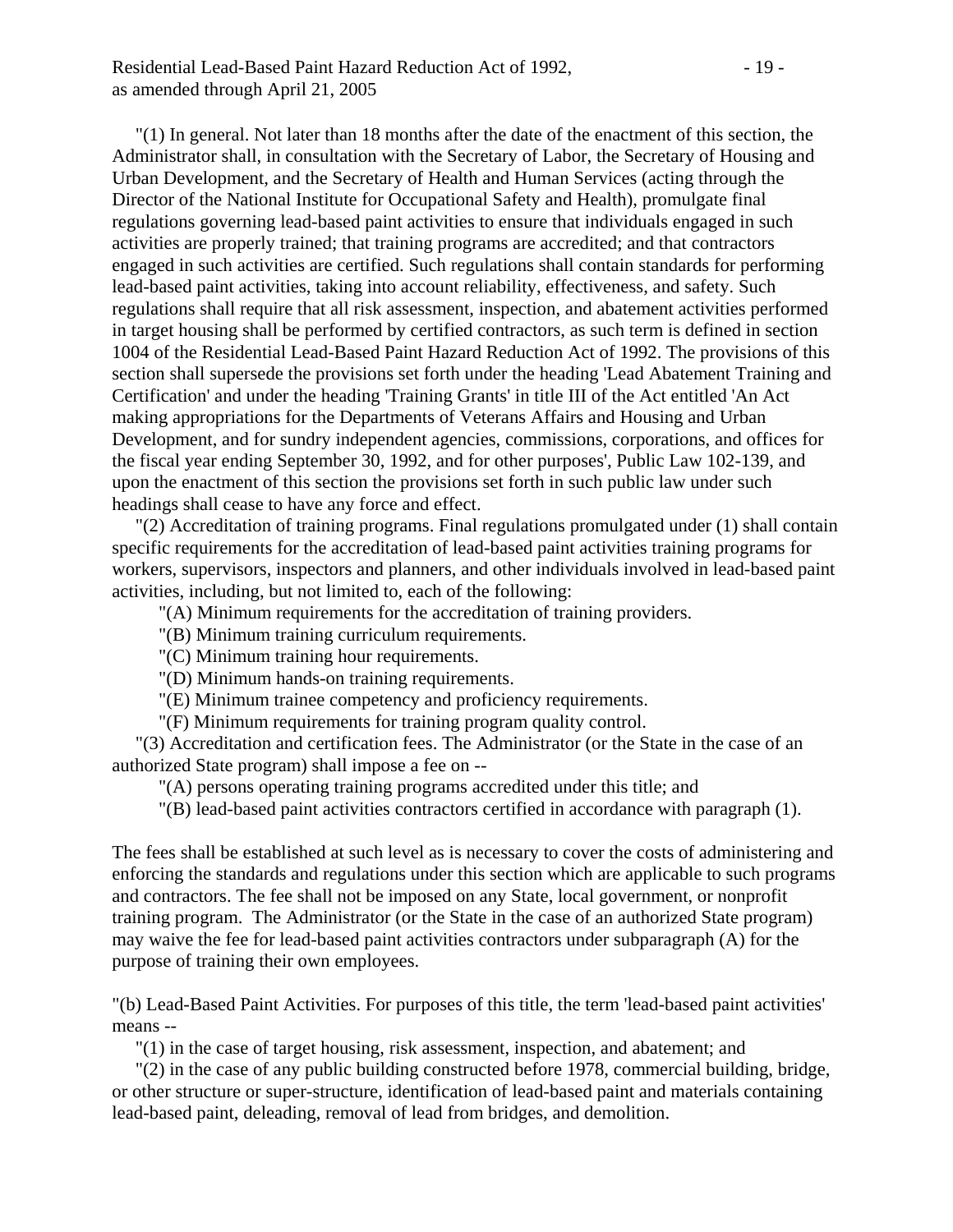For purposes of paragraph (2), the term 'deleading' means activities conducted by a person who offers to eliminate lead-based paint or lead-based paint hazards or to plan such activities.

"(c) Renovation and Remodeling. --

 "(1) Guidelines. In order to reduce the risk of exposure to lead in connection with renovation and remodeling of target housing, public buildings constructed before 1978, and commercial buildings, the Administrator shall, within 18 months after the enactment of this section, promulgate guidelines for the conduct of such renovation and remodeling activities which may create a risk of exposure to dangerous levels of lead. The Administrator shall disseminate such guidelines to persons engaged in such renovation and remodeling through hardware and paint stores, employee organizations, trade groups, State and local agencies, and through other appropriate means.

 "(2) Study of certification. The Administrator shall conduct a study of the extent to which persons engaged in various types of renovation and remodeling activities in target housing, public buildings constructed before 1978, and commercial buildings are exposed to lead in the conduct of such activities or disturb lead and create a lead-based paint hazard on a regular or occasional basis. The Administrator shall complete such study and publish the results thereof within 30 months after the enactment of this section.

 "(3) Certification determination. Within 4 years after the enactment of this section, the Administrator shall revise the regulations under subsection (a) to apply the regulations to renovation or remodeling activities in target housing, public buildings constructed before 1978, and commercial buildings that create lead-based paint hazards. In determining which contractors are engaged in such activities, the Administrator shall utilize the results of the study under paragraph (2) and consult with the representatives of labor organizations, lead-based paint activities contractors, persons engaged in remodeling and renovation, experts in lead health effects, and others. If the Administrator determines that an category of contractors engaged in renovation or remodeling does not require certification, the Administrator shall publish an explanation of the basis for that determination.

# "SEC. 403. IDENTIFICATION OF DANGEROUS LEVELS OF LEAD.

"Within 18 months after the enactment of this title, the Administrator shall promulgate regulations which shall identify, for purposes of this title, and the Residential Lead-Based Paint Hazard Reduction Act of 1992, lead-based paint hazards, lead-contaminated dust, and lead-contaminated soil.

### "SEC. 404. AUTHORIZED STATE PROGRAMS.

"(a) Approval. Any State which seeks to administer and enforce the standards, regulations, or other requirements established under section 402 or 406, or both, may, after notice and opportunity for public hearing, develop and submit to the Administrator an application, in such form as the Administrator shall require, for authorization of such a State program. Any such State may also certify to the Administrator at the time of submitting such program that the State program meets the requirements of paragraphs (1) and (2) of subsection (b). Upon submission of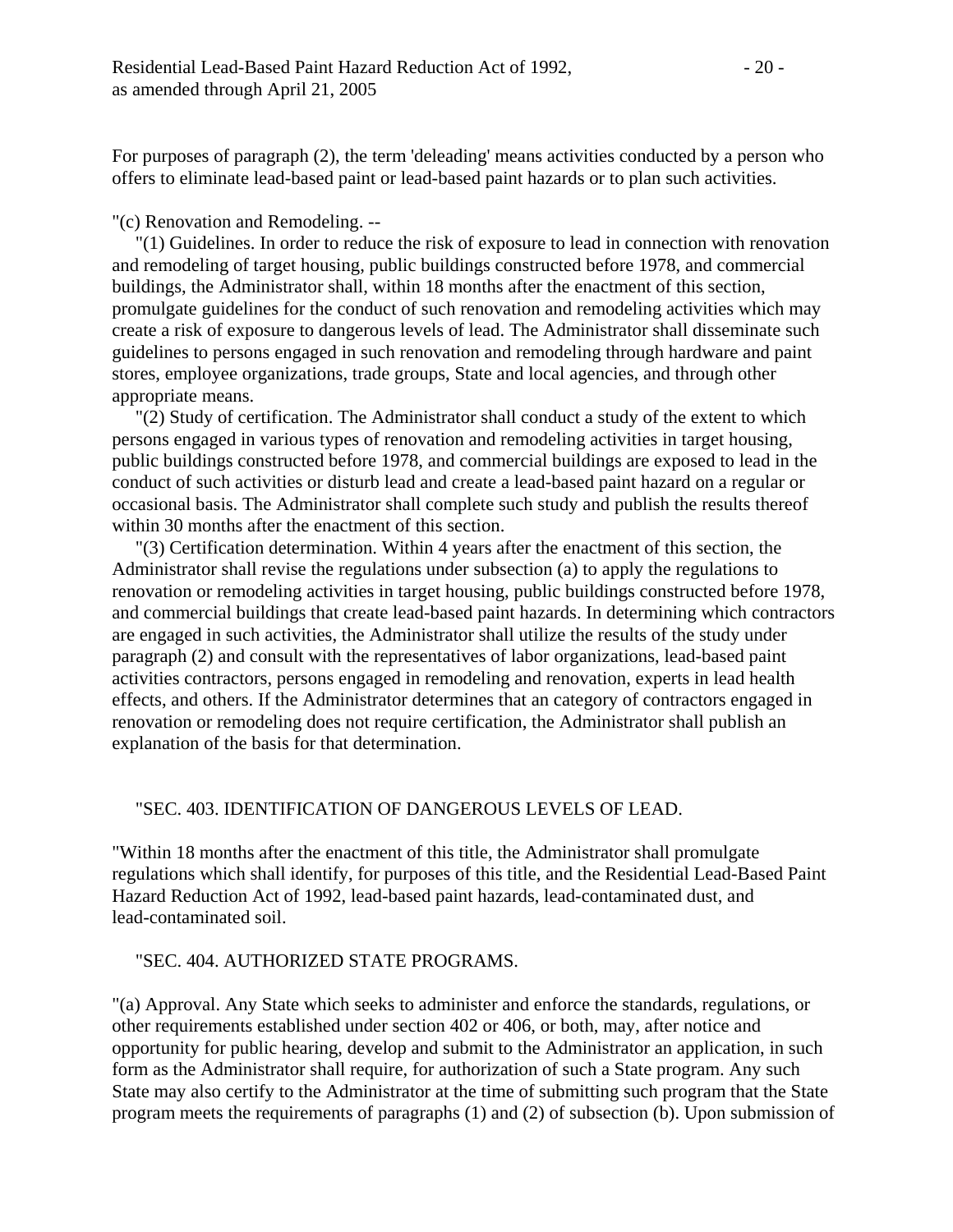such certification, the State program shall be deemed to be authorized under this section, and shall apply in such State in lieu of the corresponding Federal program under section 402 or 406, or both, as the case may be, until such time as the Administrator disapproves the program or withdraws the authorization.

"(b) Approval or Disapproval. Within 180 days following submission of an application under subsection (a), the Administrator shall approve or disapprove the application. The Administrator may approve the application only if, after notice and after opportunity for public hearing, the Administrator finds that --

 "(1) the State program is at least as protective of human health and the environment as the Federal program under section 402 or 406, or both, as the case may be, and

"(2) such State program provides adequate enforcement.

Upon authorization of a State program under this section, it shall be unlawful for any person to violate or fail or refuse to comply with any requirement of such program.

"(c) Withdrawal of Authorization. If a State is not administering and enforcing a program authorized under this section in compliance with standards, regulations, and other requirements of this title, the Administrator shall so notify the State and, if corrective action is not completed within a reasonable time, not to exceed 180 days, the Administrator shall withdraw authorization of such program and establish a Federal program pursuant to this title.

"(d) Model State Program. Within 18 months after the enactment of this title, the Administrator shall promulgate a model State program which may be adopted by any State which seeks to administer and enforce a State program under this title. Such model program shall, to the extent practicable, encourage States to utilize existing State and local certification and accreditation programs and procedures. Such program shall encourage reciprocity among the States with respect to the certification under section 402.

"(e) Other State Requirements. Nothing in this title shall be construed to prohibit any State or political subdivision thereof from imposing any requirements which are more stringent than those imposed by this title.

"(f) State and Local Certification. The regulations under this title shall, to the extent appropriate, encourage States to seek program authorization and to use existing State and local certification and accreditation procedures, except that a State or local government shall not require more than 1 certification under this section for any lead-based paint activities contractor to carry out lead-based paint activities in the State or political subdivision thereof.

"(g) Grants to States. The Administrator is authorized to make grants to States to develop and carry out authorized State programs under this section. The grants shall be subject to such terms and conditions as the Administrator may establish to further the purposes of this title.

"(h) Enforcement by Administrator. If a State does not have a State program authorized under this section and in effect by the date which is 2 years after promulgation of the regulations under section 402 or 406, the Administrator shall, by such date, establish a Federal program for section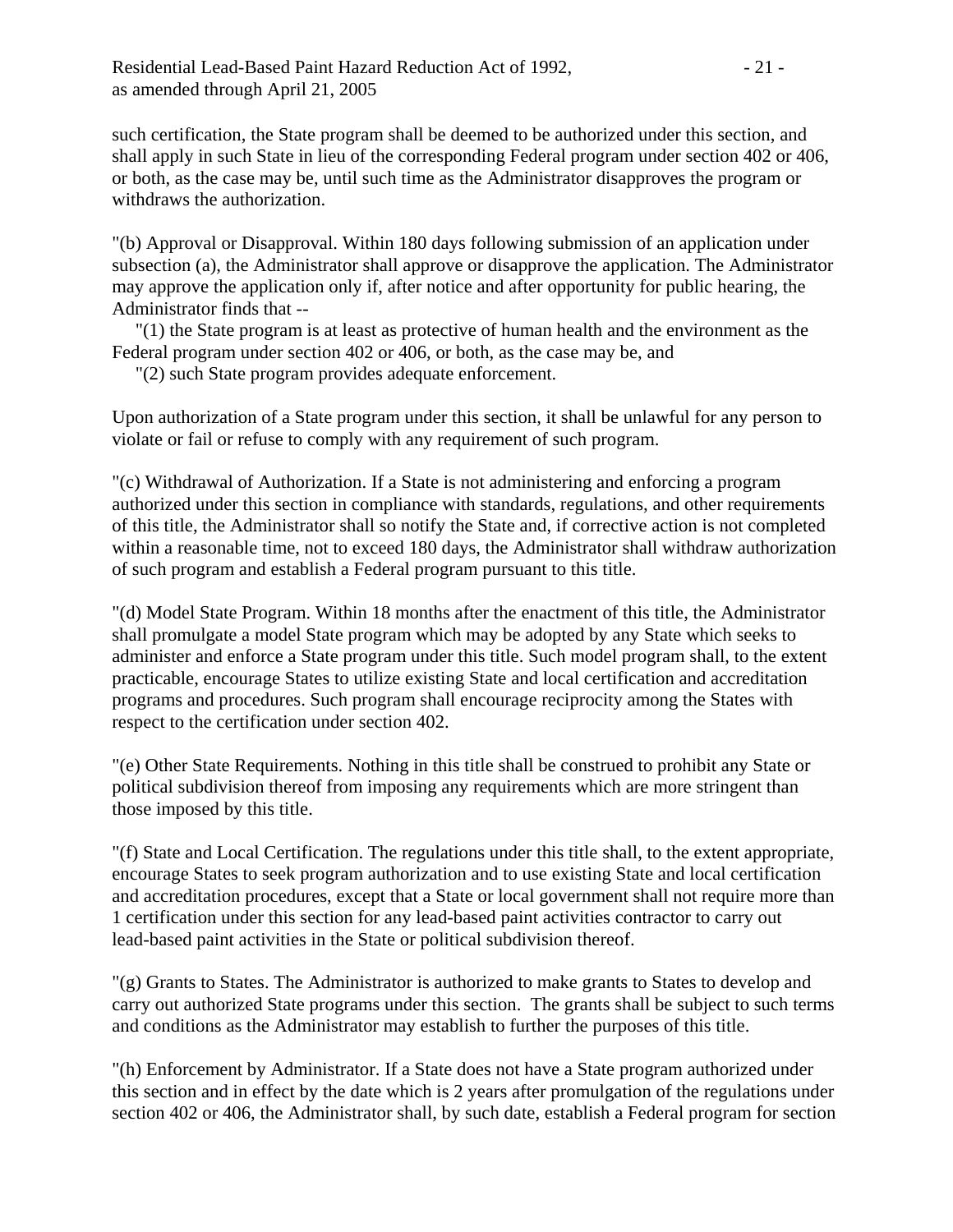402 or 406 (as the case may be) for such State and administer and enforce such program in such State.

### "SEC. 405. LEAD ABATEMENT AND MEASUREMENT.

"(a) Program To Promote Lead Exposure Abatement. The Administrator, in cooperation with other appropriate Federal departments and agencies, shall conduct a comprehensive program to promote safe, effective, and affordable monitoring, detection, and abatement of lead-based paint and other lead exposure hazards.

"(b) Standards for Environmental Sampling Laboratories. (1) The Administrator shall establish protocols, criteria, and minimum performance standards for laboratory analysis of lead in paint films, soil, and dust. Within 2 years after the enactment of this title, the Administrator, in consultation with the Secretary of Health and Human Services, shall establish a program to certify laboratories as qualified to test substances for lead content unless the Administrator determines, by the date specified in this paragraph, that effective voluntary accreditation programs are in place and operating on a nationwide basis at the time of such determination. To be certified under such program, a laboratory shall, at a minimum, demonstrate an ability to test substances accurately for lead content.

 "(2) Not later than 24 months after the date of the enactment of this section, and annually thereafter, the Administrator shall publish and make available to the public a list of certified or accredited environmental sampling laboratories.

 "(3) If the Administrator determines under paragraph (1) that effective voluntary accreditation programs are in place for environmental sampling laboratories, the Administrator shall review the performance and effectiveness of such programs within 3 years after such determination. If, upon such review, the Administrator determines that the voluntary accreditation programs are not effective in assuring the quality and consistency of laboratory analyses, the Administrator shall, not more than 12 months thereafter, establish a certification program that meets the requirements of paragraph (1).

"(c) Exposure Studies.

 (1) The Secretary of Health and Human Services (hereafter in this subsection referred to as the 'Secretary'), acting through the Director of the Centers for Disease Control, (CDC), and the Director of the National Institute of Environmental Health Sciences, shall jointly conduct a study of the sources of lead exposure in children who have elevated blood lead levels (or other indicators of elevated lead body burden), as defined by the Director of the Centers for Disease Control.

 "(2) The Secretary, in consultation with the Director of the National Institute for Occupational Safety and Health, shall conduct a comprehensive study of means to reduce hazardous occupational lead abatement exposures. This study shall include, at a minimum, each of the following --

 "(A) Surveillance and intervention capability in the States to identify and prevent hazardous exposures to lead abatement workers.

 "(B) Demonstration of lead abatement control methods and devices and work practices to identify and prevent hazardous lead exposures in the workplace.

"(C) Evaluation, in consultation with the National Institute of Environmental Health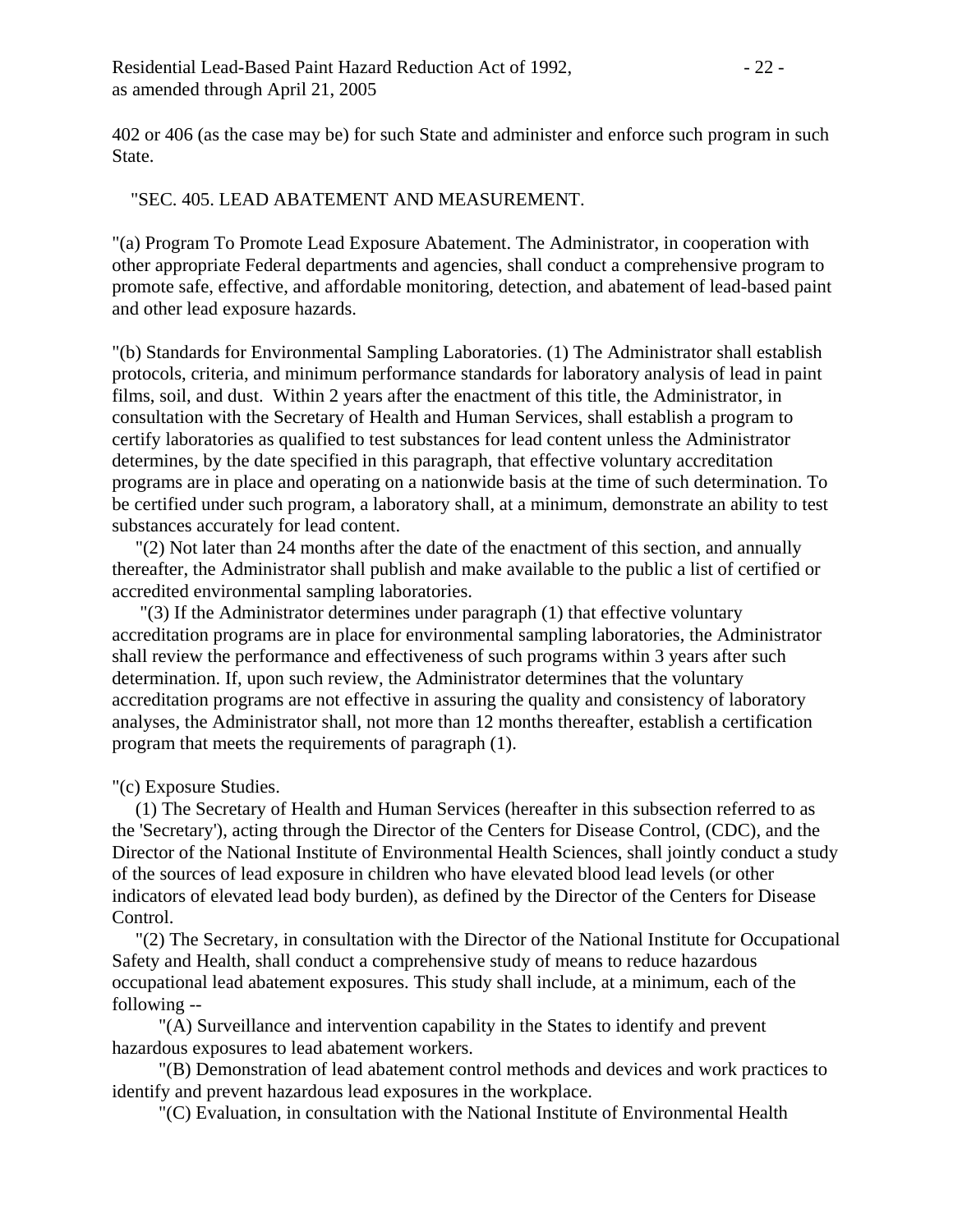Sciences, of health effects of low and high levels of occupational lead exposures on reproductive, neurological, renal, and cardiovascular health.

 "(D) Identification of high risk occupational settings to which prevention activities and resources should be targeted.

 "(E) A study assessing the potential exposures and risks from lead to janitorial and custodial workers.

 "(3) The studies described in paragraphs (1) and (2) shall, as appropriate, examine the relative contributions to elevated lead body burden from each of the following:

"(A) Drinking water.

"(B) Food.

"(C) Lead-based paint and dust from lead-based paint.

"(D) Exterior sources such as ambient air and lead in soil.

 "(E) Occupational exposures, and other exposures that the Secretary determines to be appropriate.

 "(4) Not later than 30 months after the date of the enactment of this section, the Secretary shall submit a report to the Congress concerning the studies described in paragraphs (1) and (2).

"(d) Public Education. (1) The Administrator, in conjunction with the Secretary of Health and Human Services, acting through the Director of the Agency for Toxic Substances and Disease Registry, and in conjunction with the Secretary of Housing and Urban Development, shall sponsor public education and outreach activities to increase public awareness of --

"(A) the scope and severity of lead poisoning from household sources;

"(B) potential exposure to sources of lead in schools and childhood day care centers;

 "(C) the implications of exposures for men and women, particularly those of childbearing age;

"(D) the need for careful, quality, abatement and management actions;

"(E) the need for universal screening of children;

"(F) other components of a lead poisoning prevention program;

"(G) the health consequences of lead exposure resulting from lead-based paint hazards;

"(H) risk assessment and inspection methods for lead-based paint hazards; and

"(I) measures to reduce the risk of lead exposure from lead-based paint.

 "(2) The activities described in paragraph (1) shall be designed to provide educational services and information to --

"(A) health professionals;

"(B) the general public, with emphasis on parents of young children;

"(C) homeowners, landlords, and tenants;

"(D) consumers of home improvement products;

"(E) the residential real estate industry; and

"(F) the home renovation industry.

 "(3) In implementing the activities described in paragraph (1), the Administrator shall assure coordination with the President's Commission on Environmental Quality's education and awareness campaign on lead poisoning.

 "(4) The Administrator in consultation with the Chairman of the Consumer Product Safety Commission, shall develop information to be distributed by retailers of home improvement products to provide consumers with practical information related to the hazards of renovation and remodeling where lead-based paint may be present.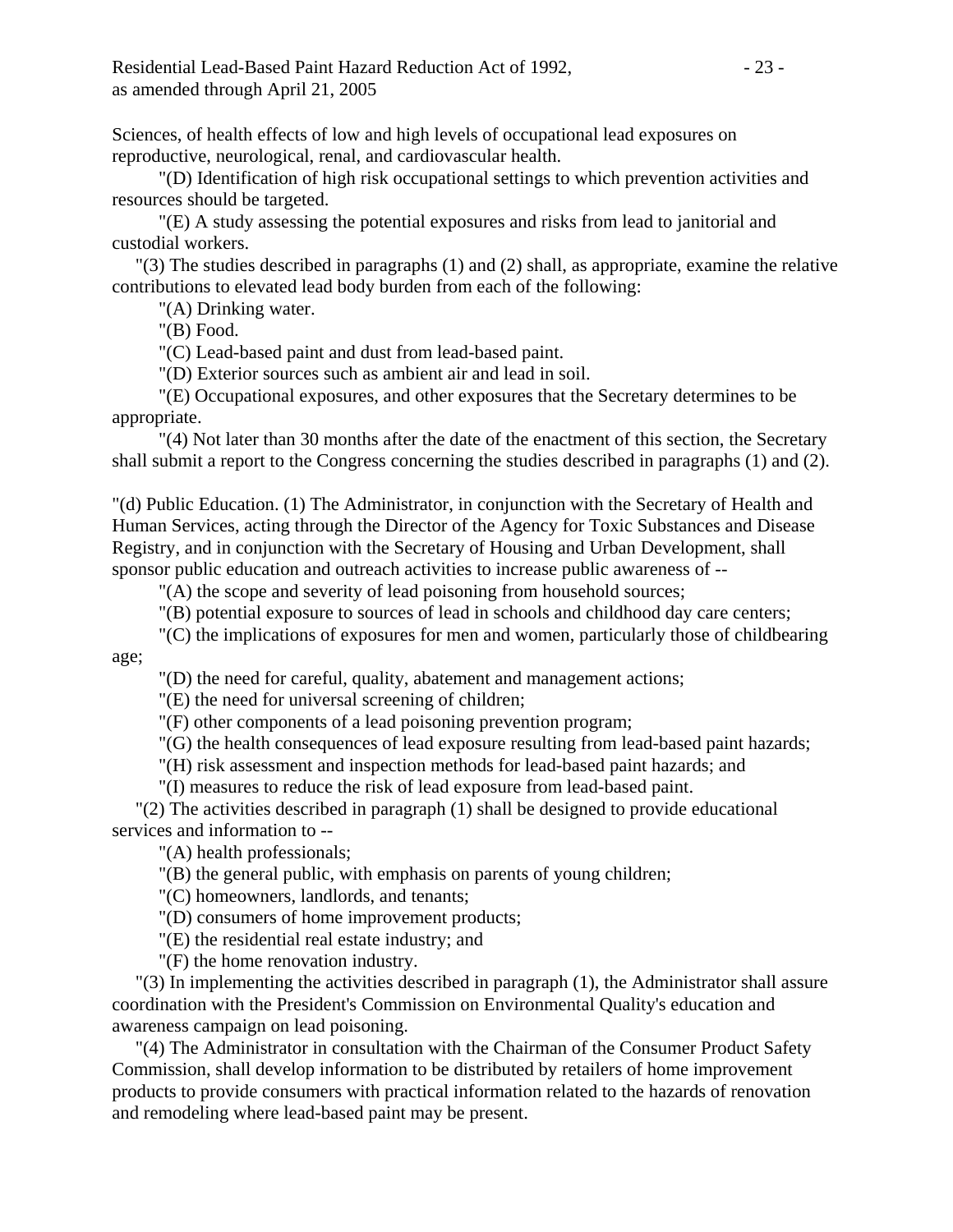"(e) Technical Assistance. --

 "(1) Clearinghouse. Not later than 6 months after the enactment of this subsection, the Administrator shall establish, in consultation with the Secretary of Housing and Urban Development and the Director of the Centers for Disease Control, a National Clearinghouse on Childhood Lead Poisoning (hereinafter in this section referred to as 'Clearinghouse'). The Clearinghouse shall--

 "(A) collect, evaluate, and disseminate current information on the assessment and reduction of lead-based paint hazards, adverse health effects, sources of exposure, detection and risk assessment methods, environmental hazards abatement, and clean-up standards;

 "(B) maintain a rapid-alert system to inform certified lead-based paint activities contractors of significant developments in research related to lead-based paint hazards; and

 "(C) perform any other duty that the Administrator determines necessary to achieve the purposes of this Act.

 "(2) Hotline. Not later than 6 months after the enactment of this subsection, the Administrator, in cooperation with other Federal agencies and with State and local governments, shall establish a single lead-based paint hazard hotline to provide the public with answers to questions about lead poisoning prevention and referrals to the Clearinghouse for technical information.

"(f) Products for Lead-Based Paint Activities. Not later than 30 months after the date of enactment of this section, the President shall, after notice and opportunity for comment, establish by rule appropriate criteria, testing protocols, and performance characteristics as are necessary to ensure, to the greatest extent possible and consistent with the purposes and policy of this title, that lead-based paint hazard evaluation and reduction products introduced into commerce after a period specified in the rule are effective for the intended use described by the manufacturer. The rule shall identify the types or classes of products that are subject to such rule. The President, in implementation of the rule, shall to the maximum extent possible, utilize independent testing laboratories, as appropriate, and consult with such entities and others in developing the rules. The President may delegate the authorities under this subsection to the Environmental Protection Agency or the Secretary of Commerce or such other appropriate agency.

### "SEC. 406. LEAD HAZARD INFORMATION PAMPHLET.

"(a) Lead Hazard Information Pamphlet. Not later than 2 years after the enactment of this section, after notice and opportunity for comment, the Administrator of the Environmental Protection Agency, in consultation with the Secretary of Housing and Urban Development and with the Secretary of Health and Human Services, shall publish, and from time to time revise, a lead hazard information pamphlet to be used in connection with this title and section 1018 of the Residential Lead-Based Paint Hazard Reduction Act of 1992. The pamphlet shall --

"(1) contain information regarding the health risks associated with exposure to lead;

 "(2) provide information on the presence of lead-based paint hazards in federally assisted, federally owned, and target housing;

 "(3) describe the risks of lead exposure for children under 6 years of age, pregnant women, women of childbearing age, persons involved in home renovation, and others residing in a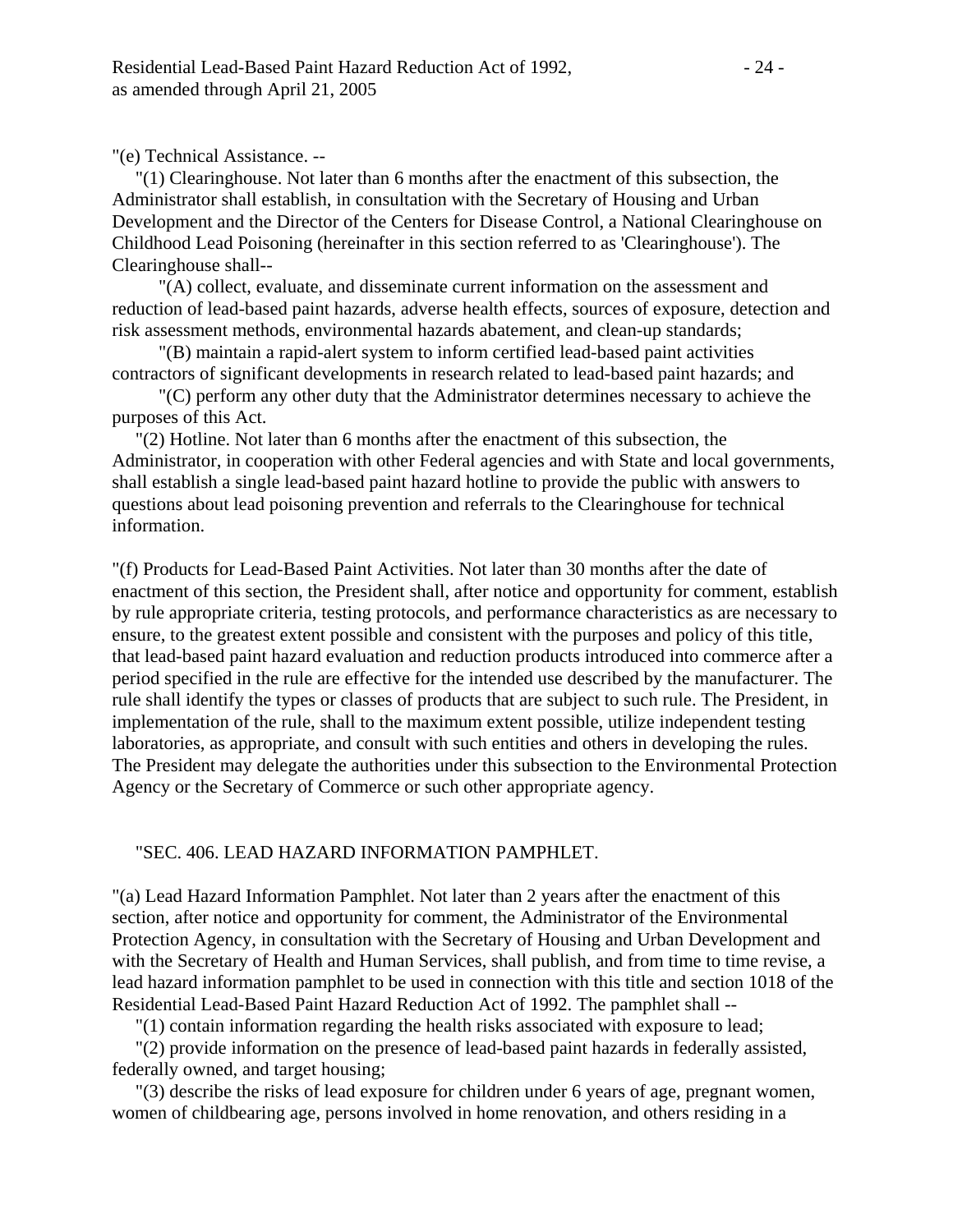Residential Lead-Based Paint Hazard Reduction Act of 1992, 25 as amended through April 21, 2005

dwelling with lead-based paint hazards;

"(4) describe the risks of renovation in a dwelling with lead-based paint hazards;

 "(5) provide information on approved methods for evaluating and reducing lead-based paint hazards and their effectiveness in identifying, reducing, eliminating, or preventing exposure to lead-based paint hazards;

 "(6) advise persons how to obtain a list of contractors certified pursuant to this title in lead-based paint hazard evaluation and reduction in the area in which the pamphlet is to be used;

 "(7) state that a risk assessment or inspection for lead-based paint is recommended prior to the purchase, lease, or renovation of target housing;

 "(8) state that certain State and local laws impose additional requirements related to lead-based paint in housing and provide a listing of Federal, State, and local agencies in each State, including address and telephone number, that can provide information about applicable laws and available governmental and private assistance and financing; and

 "(9) provide such other information about environmental hazards associated with residential real property as the Administrator deems appropriate.

"(b) Renovation of Target Housing. Within 2 years after the enactment of this section, the Administrator shall promulgate regulations under this subsection to require each person who performs for compensation a renovation of target housing to provide a lead hazard information pamphlet to the owner and occupant of such housing prior to commencing the renovation.

#### "SEC. 407. REGULATIONS.

"The regulations of the Administrator under this title shall include such recordkeeping and reporting requirements as may be necessary to insure the effective implementation of this title. The regulations may be amended from time to time as necessary.

# "SEC. 408. CONTROL OF LEAD-BASED PAINT HAZARDS AT FEDERAL FACILITIES.

"Each department, agency, and instrumentality of executive, legislative, and judicial branches of the Federal Government (1) having jurisdiction over any property or facility, or (2) engaged in any activity resulting, or which may result, in a lead-based paint hazard, and each officer, agent, or employee thereof, shall be subject to, and comply with, all Federal, State, interstate, and local requirements, both substantive and procedural (including any requirement for certification, licensing, recordkeeping, or reporting or any provisions for injunctive relief and such sanctions as may be imposed by a court to enforce such relief) respecting lead-based paint, lead-based paint activities, and lead-based paint hazards in the same manner, and to the same extent as any nongovernmental entity is subject to such requirements, including the payment of reasonable service charges. The Federal, State, interstate, and local substantive and procedural requirements referred to in this subsection include, but are not limited to, all administrative orders and all civil and administrative penalties and fines regardless of whether such penalties or fines are punitive or coercive in nature, or whether imposed for isolated, intermittent or continuing violations. The United States hereby expressly waives any immunity otherwise applicable to the United States with respect to any such substantive or procedural requirement (including, but not limited to, any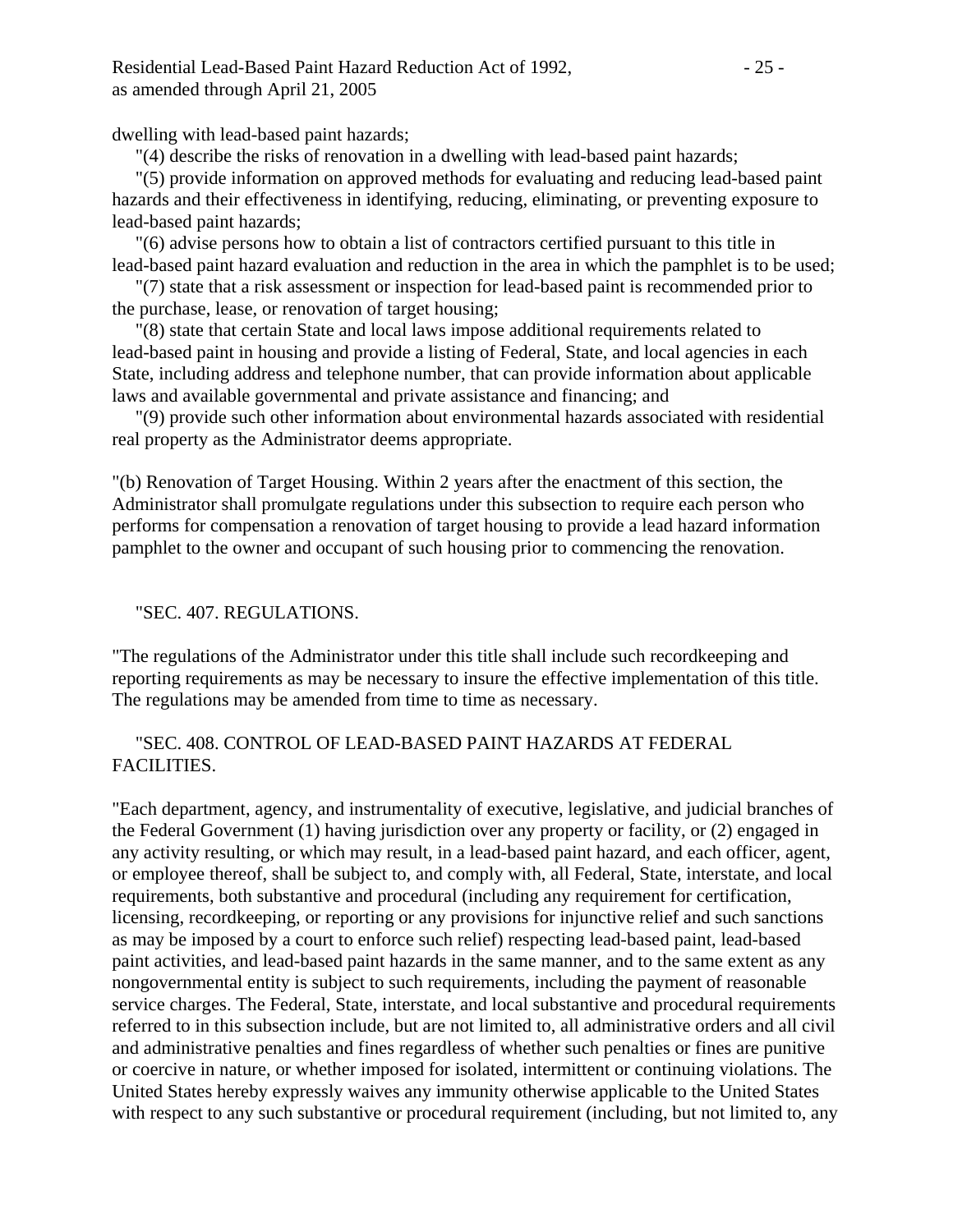Residential Lead-Based Paint Hazard Reduction Act of 1992, 26 as amended through April 21, 2005

injunctive relief, administrative order, or civil or administrative penalty or fine referred to in the preceding sentence, or reasonable service charge). The reasonable service charges referred to in this section include, but are not limited to, fees or charges assessed for certification and licensing, as well as any other nondiscriminatory charges that are assessed in connection with a Federal, State, interstate, or local lead-based paint, lead-based paint activities, or lead-based paint hazard activities program. No agent, employee, or officer of the United States shall be personally liable for any civil penalty under any Federal, State, interstate, or local law relating to lead-based paint, lead-based paint activities, or lead-based paint hazards with respect to any act or omission within the scope of his official duties.

### "SEC. 409. PROHIBITED ACTS.

"It shall be unlawful for any person to fail or refuse to comply with a provision of this title or with any rule or order issued under this title.

"SEC. 410. RELATIONSHIP TO OTHER FEDERAL LAW.

"Nothing in this title shall affect the authority of other appropriate Federal agencies to establish or enforce any requirements which are at least as stringent as those established pursuant to this title.

## "SEC. 411. GENERAL PROVISIONS RELATING TO ADMINISTRATIVE PROCEEDINGS.

"(a) Applicability. This section applies to the promulgation or revision of any regulation issued under this title.

"(b) Rulemaking Docket. Not later than the date of proposal of an action to which this section applies, the Administrator shall establish a rulemaking docket for such action (hereinafter in this subsection referred to as a 'rule'). Whenever a rule applies only within a particular State, a second (identical) docket shall be established in the appropriate regional office of the Environmental Protection Agency.

"(c) Inspection and Copying. (1) The rulemaking docket required under subsection (b) shall be open for inspection by the public at reasonable times specified in the notice of proposed rulemaking. Any person may copy documents contained in the docket. The Administrator shall provide copying facilities which may be used at the expense of the person seeking copies, but the Administrator may waive or reduce such expenses in such instances as the public interest requires. Any person may request copies by mail if the person pays the expenses, including personnel costs to do the copying.

 $\Gamma(2)$ (A) Promptly upon receipt by the agency, all written comments and documentary information on the proposed rule received from any person for inclusion in the docket during the comment period shall be placed in the docket. The transcript of public hearings, if any, on the proposed rule shall also be included in the docket promptly upon receipt from the person who transcribed such hearings. All documents which become available after the proposed rule has been published and which the Administrator determines are of central relevance to the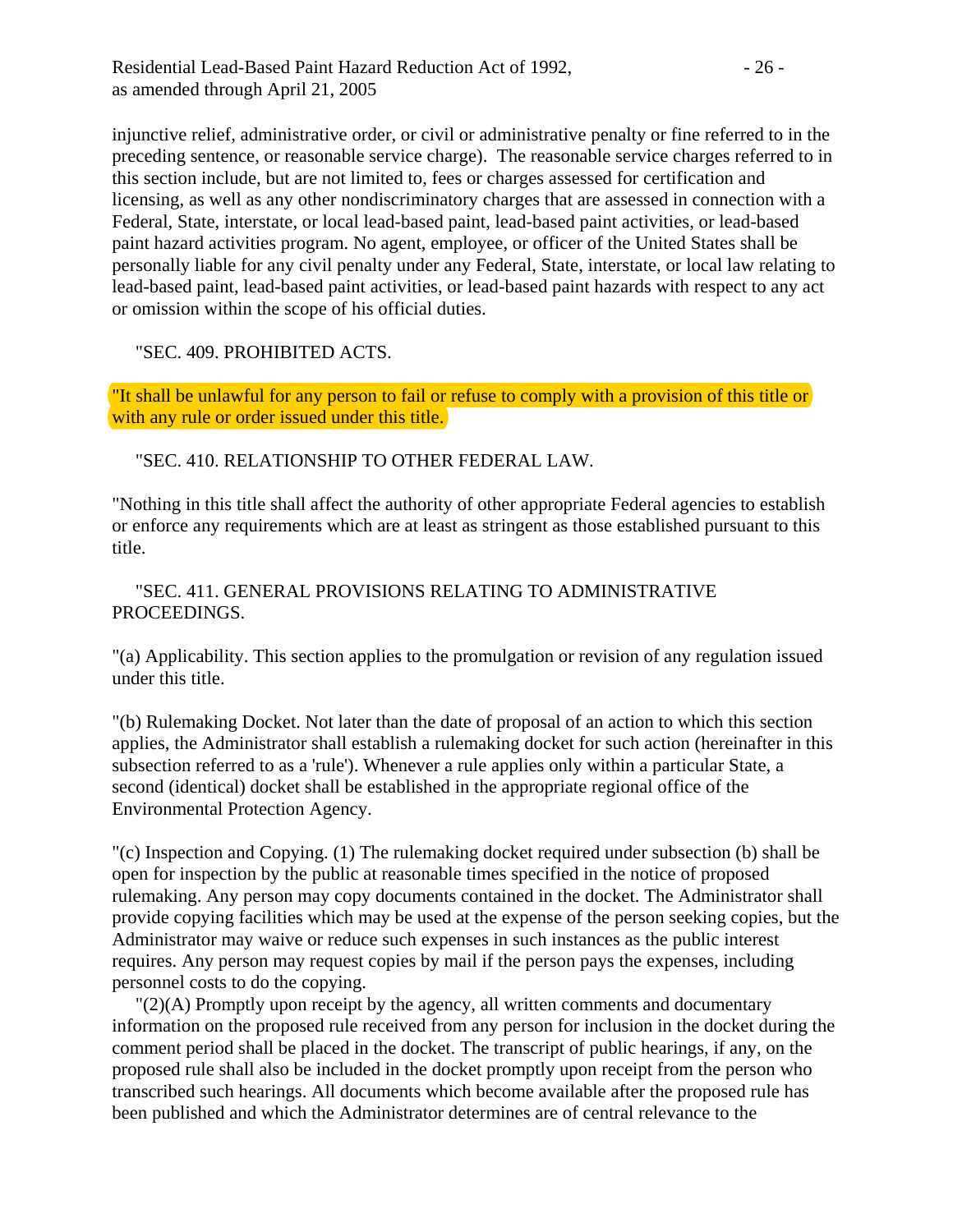Residential Lead-Based Paint Hazard Reduction Act of 1992, 27 as amended through April 21, 2005

rulemaking shall be placed in the docket as soon as possible after their availability.

 "(B) The drafts of proposed rules submitted by the Administrator to the Office of Management and Budget for any interagency review process prior to proposal of any such rule, all documents accompanying such drafts, and all written comments thereon by other agencies and all written responses to such written comments by the Administrator shall be placed in the docket no later than the date of proposal of the rule. The drafts of the final rule submitted for such review process prior to promulgation and all such written comments thereon, all documents accompanying such drafts, and written responses thereto shall be placed in the docket no later than the date of promulgation.

"(d) Explanation. (1) The promulgated rule shall be accompanied by an explanation of the reasons for any major changes in the promulgated rule from the proposed rule.

 "(2) The promulgated rule shall also be accompanied by a response to each of the significant comments, criticisms, and new data submitted in written or oral presentations during the comment period.

 "(3) The promulgated rule may not be based (in part or whole) on any information or data which has not been placed in the docket as of the date of such promulgation.

 $\Gamma$ (e) Judicial Review. The material referred to in subsection (c)(2)(B) shall not be included in the record for judicial review.

"(f) Effective Date. The requirements of this section shall take effect with respect to any rule the proposal of which occurs after 90 days after the date of the enactment of this section.

"SEC. 412. AUTHORIZATION OF APPROPRIATIONS.

"There are authorized to be appropriated to carry out the purposes of this title such sums as may be necessary.".

(b) Technical and Conforming Amendments. The Toxic Substances Control Act (15 U.S.C. 2610) is amended as follows:

 (1) In paragraph (1) of section 7(a), strike "or 6"and insert "6, or title IV"and after "5"insert "or title IV.".

(2) In the first sentence of subsection (a) of section 11:

 (A) Strike "or mixtures"before "are manufactured"and insert ", mixtures, or products subject to title IV".

(B) Insert "such products,"before "or such articles".

 (3) In paragraph (1) of subsection (b) of section 11, strike "or mixtures"and insert ", mixtures, or products subject to title IV".

 (4) In paragraph (1) of section 13(a) strike "or 6"in each place it appears and insert ", 6, or title IV"and strike "or 7"and insert ", 7 or title IV".

(5) In section 16, insert "or 409" after "section 15"each place it appears.

(6) In section 17, amend subsection (a) to read as follows:

 "(a) Specific Enforcement. (1) The district courts of the United States shall have jurisdiction over civil actions to--

"(A) restrain any violation of section 15 or 409,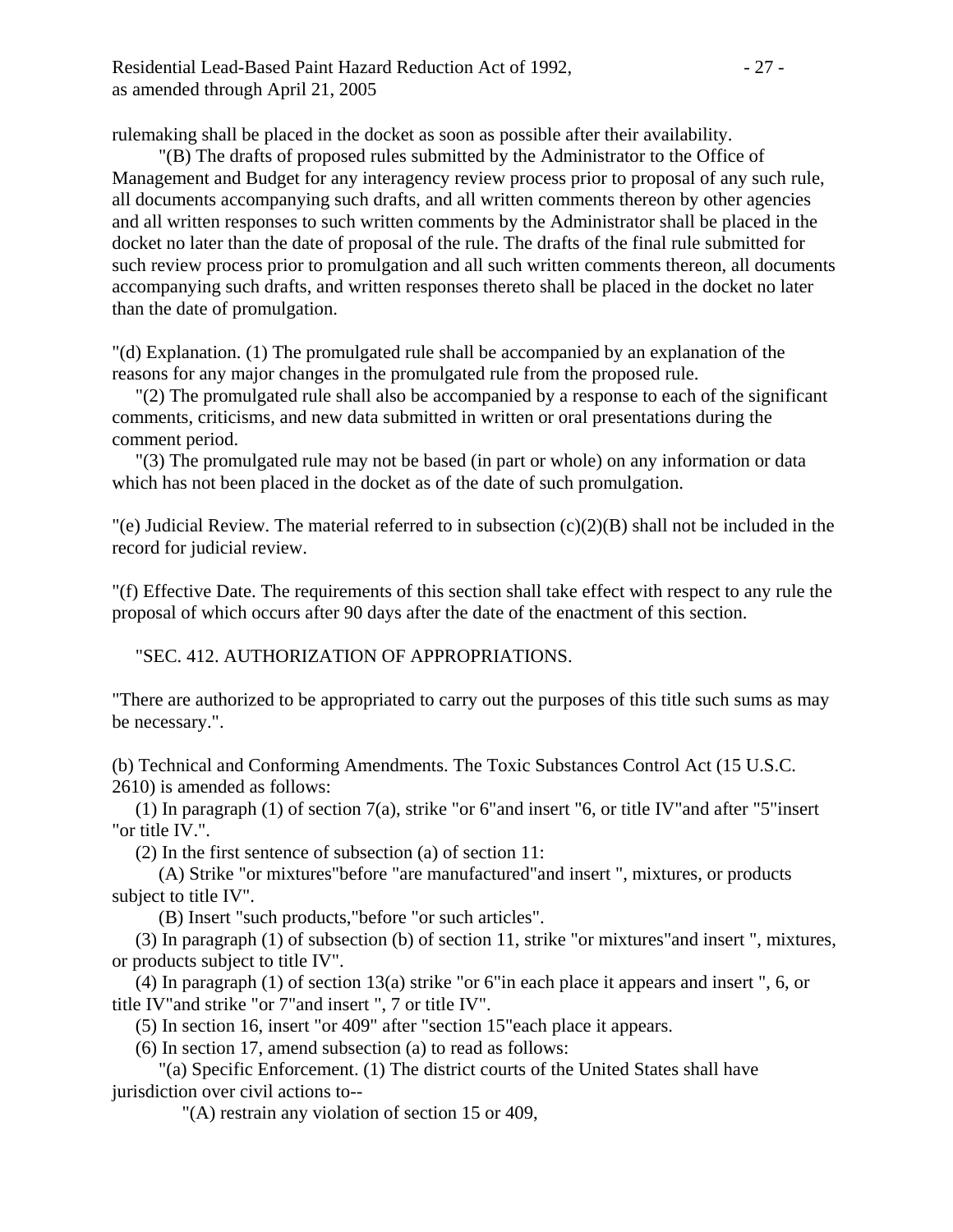"(B) restrain any person from taking any action prohibited by section 5, 6, or title IV, or by a rule or order under section 5, 6, or title IV,

"(C) compel the taking of any action required by or under this Act, or

 "(D) direct any manufacturer or processor of a chemical substance, mixture, or product subject to title IV manufactured or processed in violation of section 5, 6, or title IV, or a rule or order under section 5, 6, or title IV, and distributed in commerce, (i) to give notice of such fact to distributors in commerce of such substance, mixture, or product and, to the extent reasonably ascertainable, to other persons in possession of such substance, mixture, or product or expose to such substance, mixture, or product, (ii) to give public notice of such risk of injury, and (iii) to either replace or repurchase such substance, mixture, or product, whichever the person to which the requirement is directed elects.".

(7) In the first sentence of subsection (b) of section 17--

 (A) strike "or mixture"after "Any chemical substance"and inserting ", mixture, or product subject to title IV"; and

(B) insert "product,"before "or article"in each place that it appears.

(8) In section 19 --

(A) In the first sentence of subsection (a), after "title II"insert "or IV".

 (B) Before the semicolon at the end of subsection (a)(3)(B) insert "and in the case of a rule under title IV, the finding required for the issuance of such a rule".

(9) In section  $20(a)(1)$  after "title II"insert "or IV"in each place it appears.

(10) Add at the end of the table of contents in section 1 the following:

### "TITLE IV -- LEAD EXPOSURE REDUCTION

"Sec. 401. Definitions.

- "Sec. 402. Lead-based paint activities training and certification.
- "Sec. 403. Identification of dangerous levels of lead.
- "Sec. 404. Authorized State programs.
- "Sec. 405. Lead abatement and measurement.
- "Sec. 406. Lead hazard information pamphlet.
- "Sec. 407. Regulations.
- "Sec. 408. Control of lead-based paint hazards at Federal facilities.
- "Sec. 409. Prohibited acts.
- "Sec. 410. Relationship to other federal law.
- "Sec. 411. General provisions relating to administrative proceedings.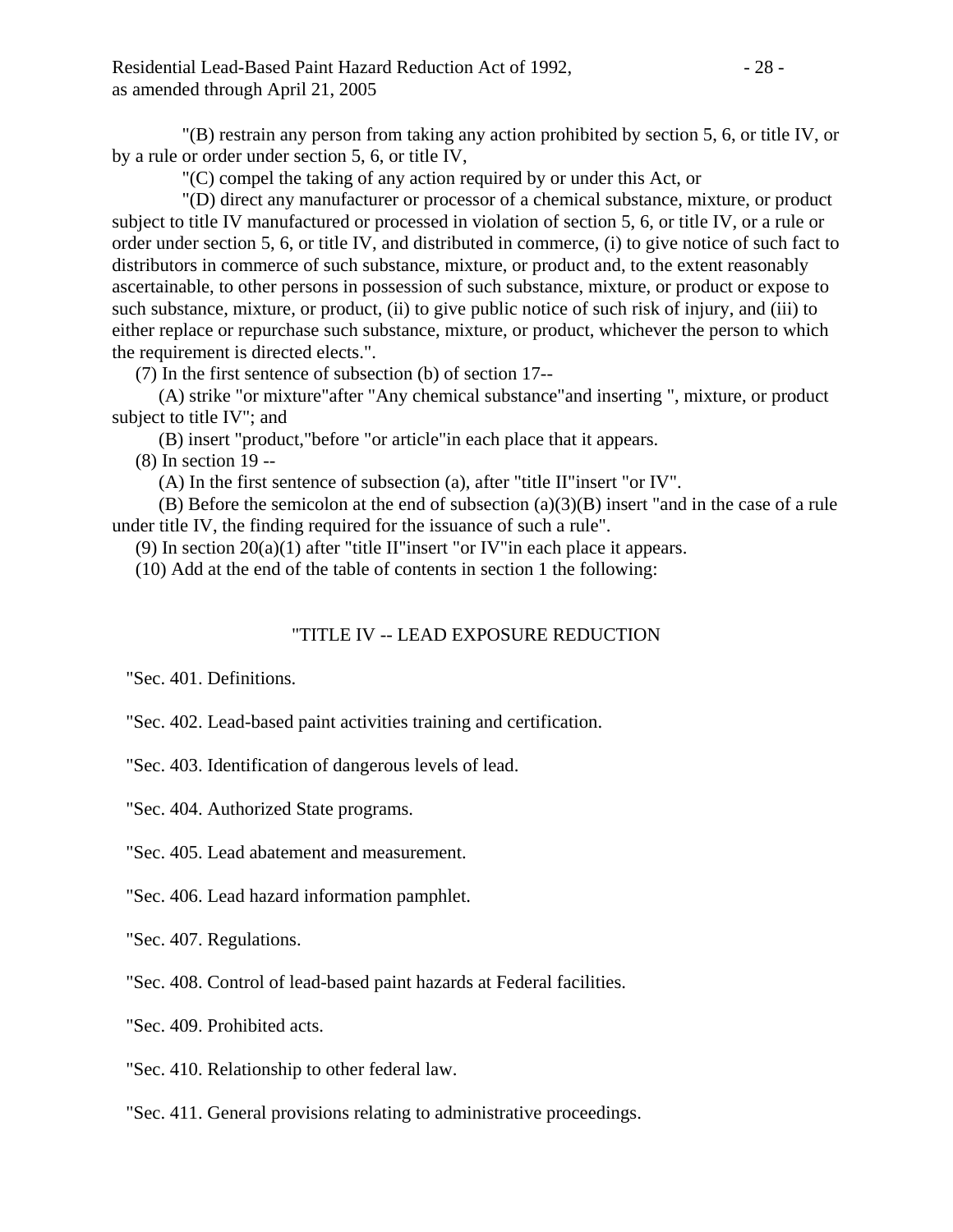"Sec. 412. Authorization of appropriations."

(c) Short Title. This subtitle may be cited as the "Lead- Based Paint Exposure Reduction Act".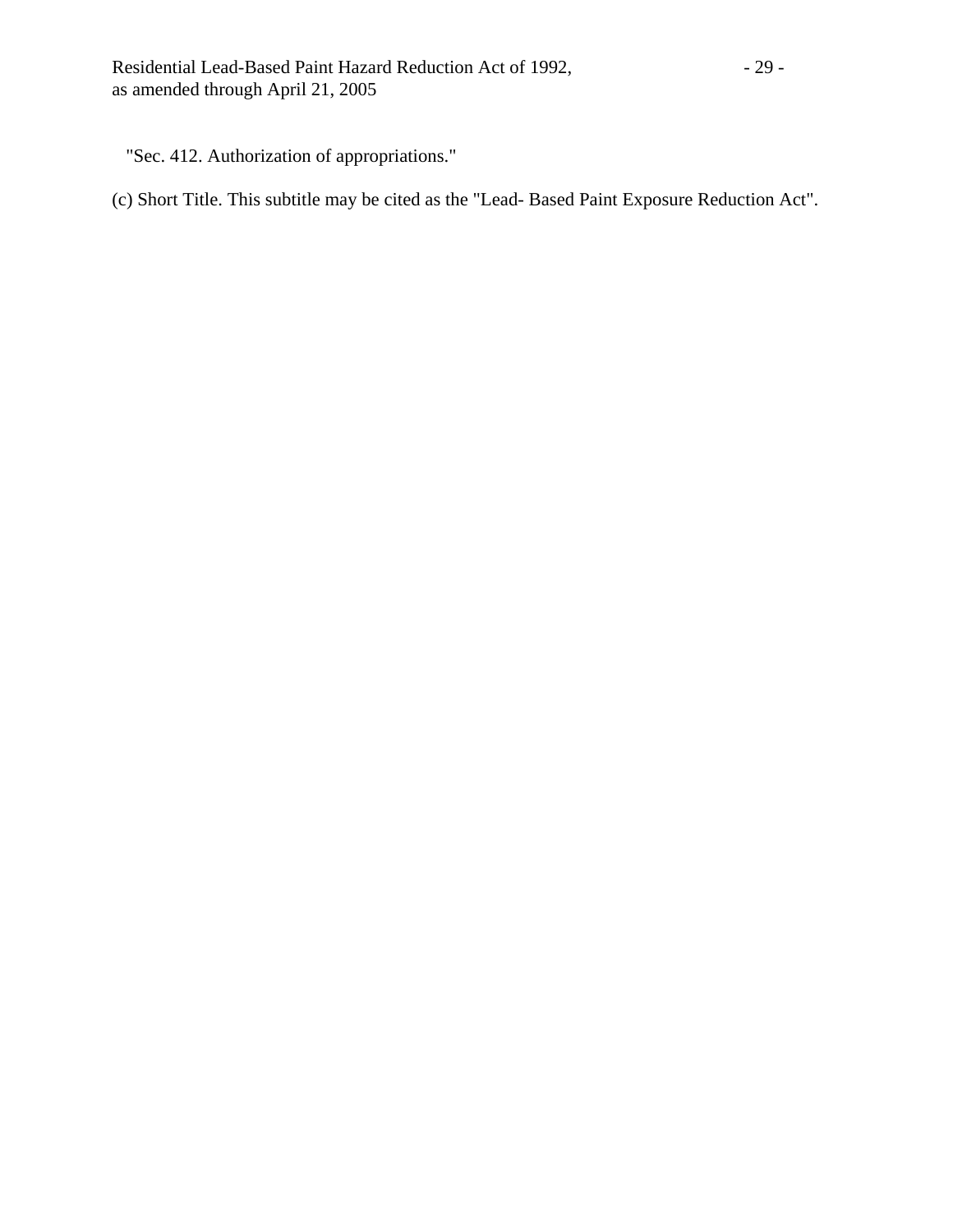### SUBTITLE C -- WORKER PROTECTION

### SEC. 1031. WORKER PROTECTION.

Not later than 180 days after the enactment of this Act, the Secretary of Labor shall issue an interim final regulation regulating occupational exposure to lead in the construction industry. Such interim final regulation shall provide employment and places of employment to employees which are as safe and healthful as those which would prevail under the Department of Housing and Urban Development guidelines published at Federal Register 55, page 38973 (September 28, 1990) (Revised Chapter 8). Such interim final regulations shall take effect upon issuance (except that such regulations may include a reasonable delay in the effective date), shall have the legal effect of an Occupational Safety and Health Standard, and shall apply until a final standard becomes effective under section 6 of the Occupational Safety and Health Act of 1970.

## SEC. 1032. COORDINATION BETWEEN ENVIRONMENTAL PROTECTION AGENCY AND DEPARTMENT OF LABOR.

The Secretary of Labor, in promulgating regulations under section 1031, shall consult and coordinate with the Administrator of the Environmental Protection Agency for the purpose of achieving the maximum enforcement of title IV of the Toxic Substances Control Act and the Occupational Safety and Health Act of 1970 while imposing the least burdens of duplicative requirements on those subject to such title and Act and for other purposes.

### SEC. 1033. NIOSH RESPONSIBILITIES.

Section 22 of the Occupational Safety and Health Act of 1970 is amended by adding the following new subsection at the end thereof:

"(g) Lead-Based Paint Activities. --

"(1) Training grant program.

 "(A) The Institute, in conjunction with the Administrator of the Environmental Protection Agency, may make grants for the training and education of workers and supervisors who are or may be directly engaged in lead-based paint activities.

 "(B) Grants referred to in subparagraph (A) shall be awarded to nonprofit organizations (including colleges and universities, joint labor-management trust funds, States, and nonprofit government employee organizations) --

 "(i) which are engaged in the training and education of workers and supervisors who are or who may be directly engaged in lead-based paint activities (as defined in title IV of the Toxic Substances Control Act),

 "(ii) which have demonstrated experience in implementing and operating health and safety training and education programs, and

 "(iii) with a demonstrated ability to reach, and involve in lead-based paint training programs, target populations of individuals who are or will be engaged in lead-based paint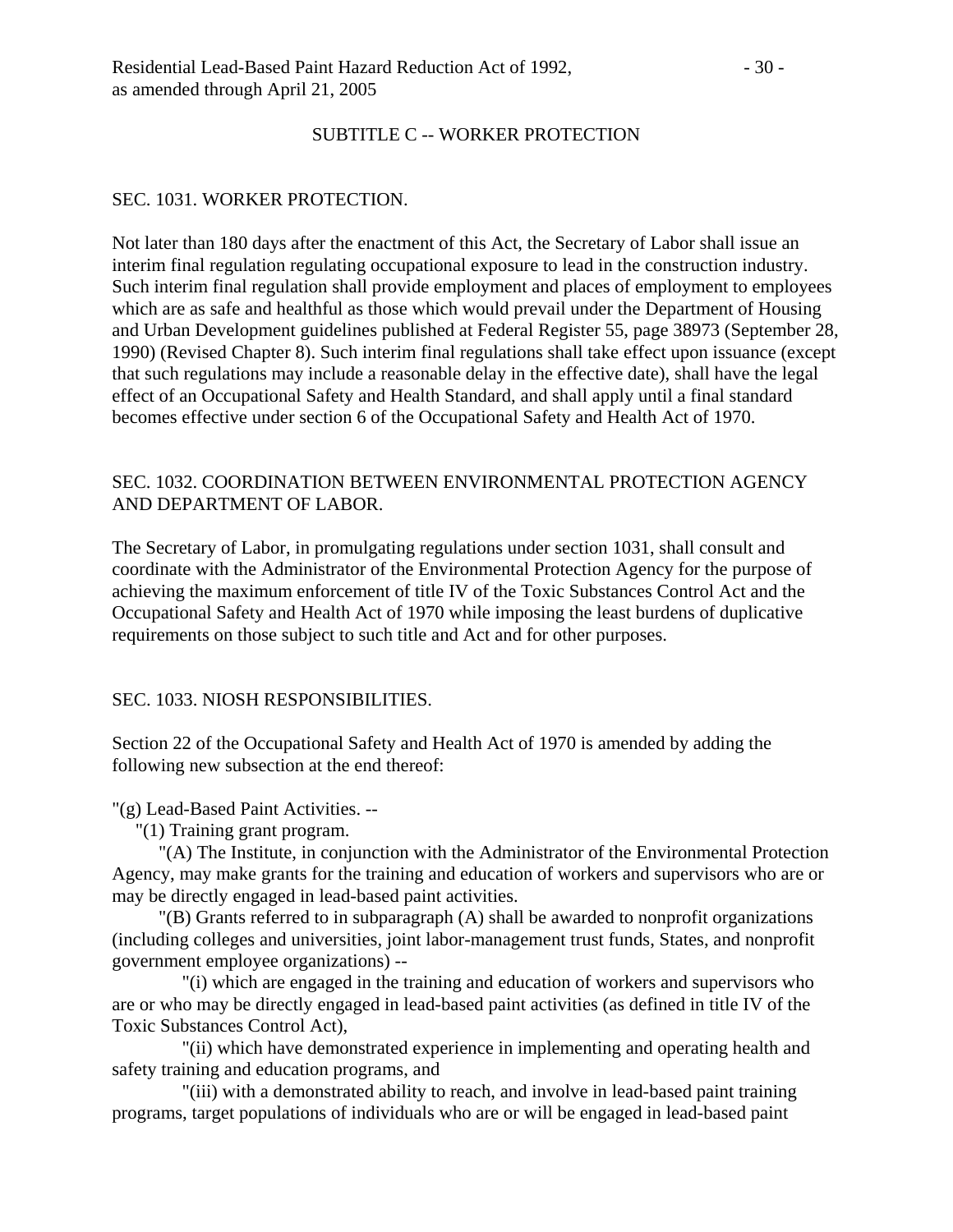activities.

 Grants under this subsection shall be awarded only to those organizations that fund at least 30 percent of their lead-based paint activities training programs from non-Federal sources, excluding in-kind contributions. Grants may also be made to local governments to carry out such training and education for their employees.

 "(C) There are authorized to be appropriated, at a minimum, \$ 10,000,000 to the Institute for each of the fiscal years 1994 through 1997 to make grants under this paragraph.

 "(2) Evaluation of programs. The Institute shall conduct periodic and comprehensive assessments of the efficacy of the worker and supervisor training programs developed and offered by those receiving grants under this section. The Director shall prepare reports on the results of these assessments addressed to the Administrator of the Environmental Protection Agency to include recommendations as may be appropriate for the revision of these programs. The sum of \$ 500,000 is authorized to be appropriated to the Institute for each of the fiscal years 1994 through 1997 to carry out this paragraph.".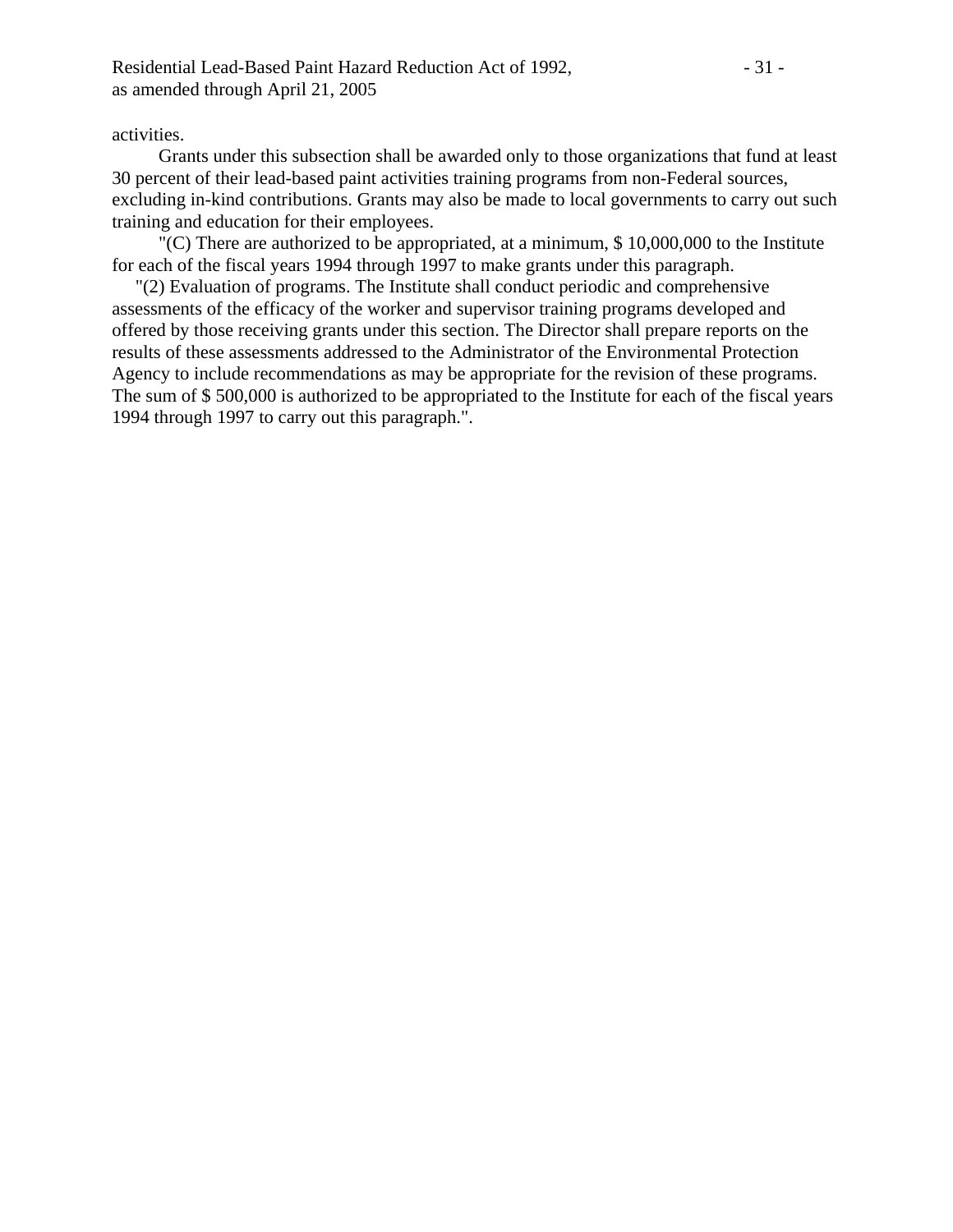### SUBTITLE D -- RESEARCH AND DEVELOPMENT

# PART 1 -- HUD RESEARCH

## SEC. 1051. RESEARCH ON LEAD EXPOSURE FROM OTHER SOURCES.

The Secretary, in cooperation with other Federal agencies, shall conduct research on strategies to reduce the risk of lead exposure from other sources, including exterior soil and interior lead dust in carpets, furniture, and forced air ducts.

## SEC. 1052. TESTING TECHNOLOGIES.

The Secretary, in cooperation with other Federal agencies, shall conduct research to --

(1) develop improved methods for evaluating lead-based paint hazards in housing;

(2) develop improved methods for reducing lead-based paint hazards in housing;

(3) develop improved methods for measuring lead in paint films, dust, and soil samples;

(4) establish performance standards for various detection methods, including spot test kits;

 (5) establish performance standards for lead-based paint hazard reduction methods, including the use of encapsulants;

(6) establish appropriate cleanup standards;

(7) evaluate the efficacy of interim controls in various hazard situations;

(8) evaluate the relative performance of various abatement techniques;

(9) evaluate the long-term cost-effectiveness of interim control and abatement strategies; and

(10) assess the effectiveness of hazard evaluation and reduction activities funded by this Act.

### SEC. 1053. AUTHORIZATION.

Of the total amount approved in appropriation Acts under section 1011(o), there shall set aside to carry out this part \$ 5,000,000 for fiscal year 1993, and \$ 5,000,000 for fiscal year 1994.

# PART 2 -- GAO REPORT

# SEC. 1056. FEDERAL IMPLEMENTATION AND INSURANCE STUDY.

(a) Federal Implementation Study. The Comptroller General of the United States shall assess the effectiveness of Federal enforcement and compliance with lead safety laws and regulations, including any changes needed in annual inspection procedures to identify lead-based paint hazards in units receiving assistance under subsections (b) and (o) of section 8 of the United States Housing Act of 1937.

(b) Insurance Study. The Comptroller General of the United States shall assess the availability of liability insurance for owners of residential housing that contains lead-based paint and persons engaged in lead-based paint hazard evaluation and reduction activities. In carrying out the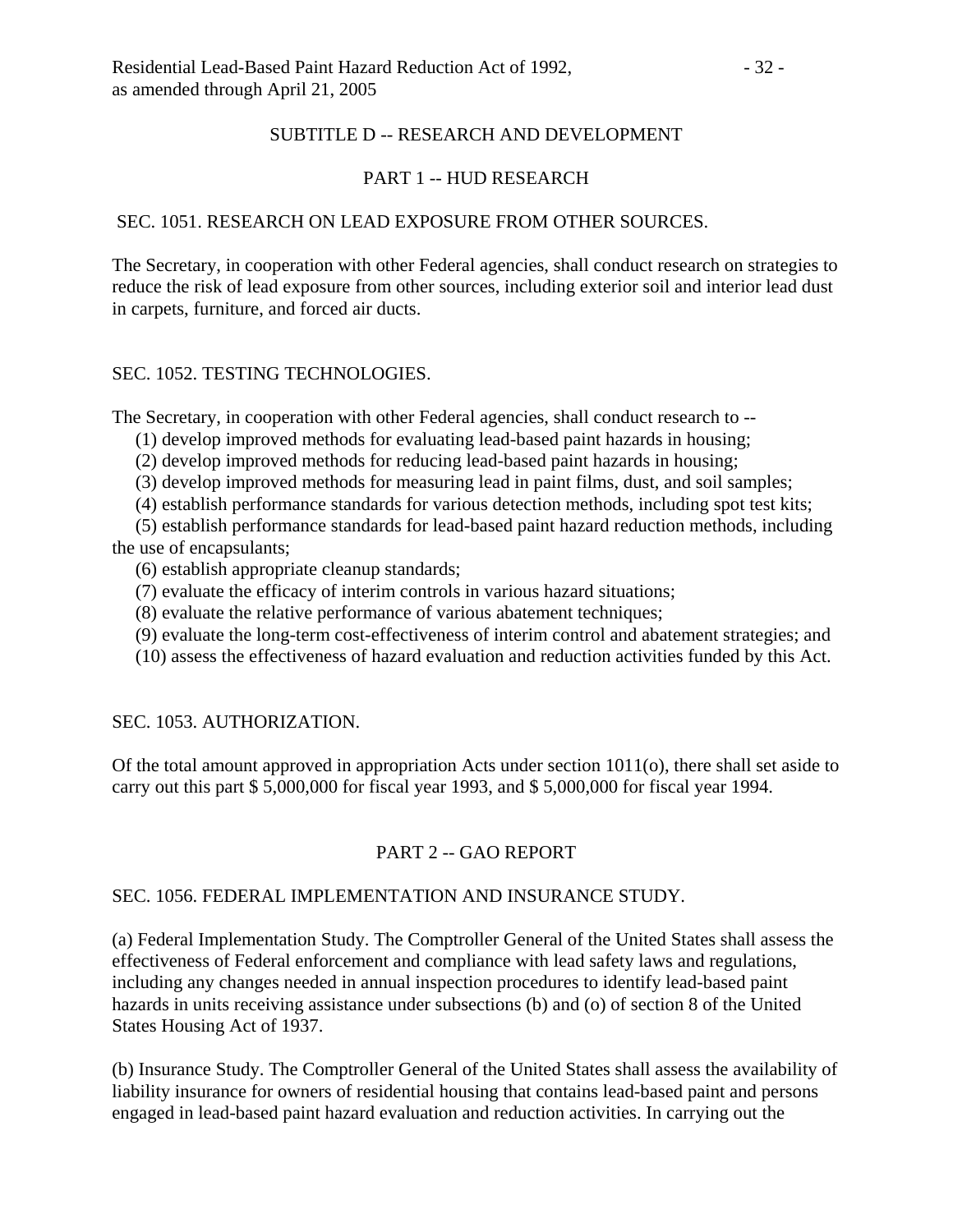assessment, the Comptroller General shall --

 (1) analyze any precedents in the insurance industry for the containment and abatement of environmental hazards, such as asbestos, in federally assisted housing;

 (2) provide an assessment of the recent insurance experience in the public housing lead hazard identification and reduction program; and

 (3) recommend measures for increasing the availability of liability insurance to owners and contractors engaged in federally supported work.